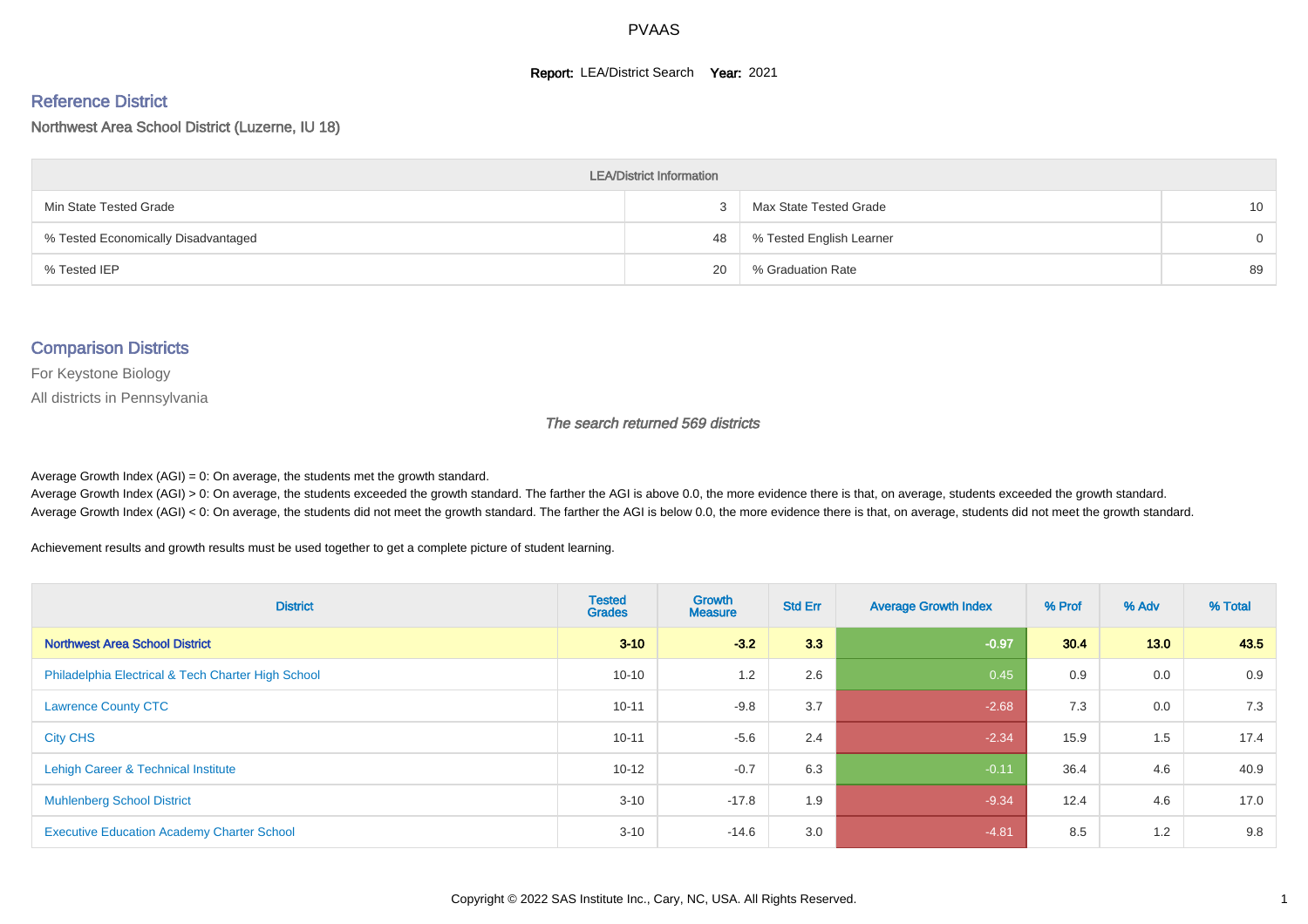| <b>District</b>                               | <b>Tested</b><br><b>Grades</b> | <b>Growth</b><br><b>Measure</b> | <b>Std Err</b> | <b>Average Growth Index</b> | % Prof | % Adv  | % Total |
|-----------------------------------------------|--------------------------------|---------------------------------|----------------|-----------------------------|--------|--------|---------|
| <b>Northwest Area School District</b>         | $3 - 10$                       | $-3.2$                          | 3.3            | $-0.97$                     | 30.4   | $13.0$ | 43.5    |
| <b>Chartiers-Houston School District</b>      | $3 - 10$                       | $-16.5$                         | 3.5            | $-4.79$                     | 26.3   | 6.6    | 32.9    |
| <b>Neshannock Township School District</b>    | $3 - 10$                       | $-12.5$                         | 2.7            | $-4.73$                     | 29.0   | 13.0   | 42.0    |
| <b>Mid Valley School District</b>             | $3 - 10$                       | $-11.1$                         | 2.7            | $-4.07$                     | 28.3   | 8.1    | 36.4    |
| <b>Shikellamy School District</b>             | $3 - 10$                       | $-8.3$                          | 2.4            | $-3.42$                     | 20.8   | 18.5   | 39.2    |
| Lackawanna Trail School District              | $3 - 10$                       | $-11.0$                         | 3.3            | $-3.35$                     | 13.1   | 18.0   | 31.2    |
| <b>Wissahickon School District</b>            | $3 - 10$                       | $-5.3$                          | 1.7            | $-3.14$                     | 27.5   | 29.0   | 56.6    |
| Jefferson-Morgan School District              | $3 - 10$                       | $-12.0$                         | 3.9            | $-3.09$                     | 28.6   | 6.1    | 34.7    |
| California Area School District               | $3 - 10$                       | $-13.7$                         | 4.5            | $-3.06$                     | 41.7   | 16.7   | 58.3    |
| <b>Avonworth School District</b>              | $3 - 10$                       | $-6.2$                          | 2.3            | $-2.68$                     | 35.9   | 14.1   | 50.0    |
| <b>Antietam School District</b>               | $3 - 10$                       | $-9.5$                          | 3.7            | $-2.57$                     | 20.9   | 1.5    | 22.4    |
| <b>Carmichaels Area School District</b>       | $3 - 10$                       | $-7.0$                          | 3.1            | $-2.30$                     | 17.8   | 9.6    | 27.4    |
| <b>Yough School District</b>                  | $3 - 10$                       | $-6.2$                          | 2.7            | $-2.27$                     | 28.9   | 8.8    | 37.7    |
| <b>Wyoming Area School District</b>           | $3 - 10$                       | $-5.5$                          | 2.5            | $-2.21$                     | 32.0   | 9.6    | 41.6    |
| <b>West Middlesex Area School District</b>    | $3 - 10$                       | $-7.4$                          | 3.5            | $-2.11$                     | 32.0   | 9.6    | 41.6    |
| <b>Cambria Heights School District</b>        | $3 - 10$                       | $-6.2$                          | 2.9            | $-2.11$                     | 25.0   | 13.0   | 38.0    |
| <b>Sto-Rox School District</b>                | $3 - 10$                       | $-7.0$                          | 3.5            | $-1.99$                     | 3.2    | 0.0    | 3.2     |
| <b>Shanksville-Stonycreek School District</b> | $3 - 10$                       | $-8.6$                          | 5.5            | $-1.55$                     | 17.6   | 23.5   | 41.2    |
| <b>Troy Area School District</b>              | $3 - 10$                       | $-4.7$                          | 3.2            | $-1.46$                     | 22.8   | 16.5   | 39.2    |
| <b>Northeast Bradford School District</b>     | $3 - 10$                       | $-5.0$                          | 3.7            | $-1.35$                     | 30.6   | 4.8    | 35.5    |
| <b>Rose Tree Media School District</b>        | $3 - 10$                       | $-2.8$                          | 2.1            | $-1.33$                     | 35.2   | 29.6   | 64.8    |
| <b>Beaver Area School District</b>            | $3 - 10$                       | $-3.0$                          | 2.5            | $-1.16$                     | 25.8   | 27.8   | 53.6    |
| <b>Harmony Area School District</b>           | $3 - 10$                       | $-5.7$                          | 5.0            | $-1.13$                     | 33.3   | 0.0    | 33.3    |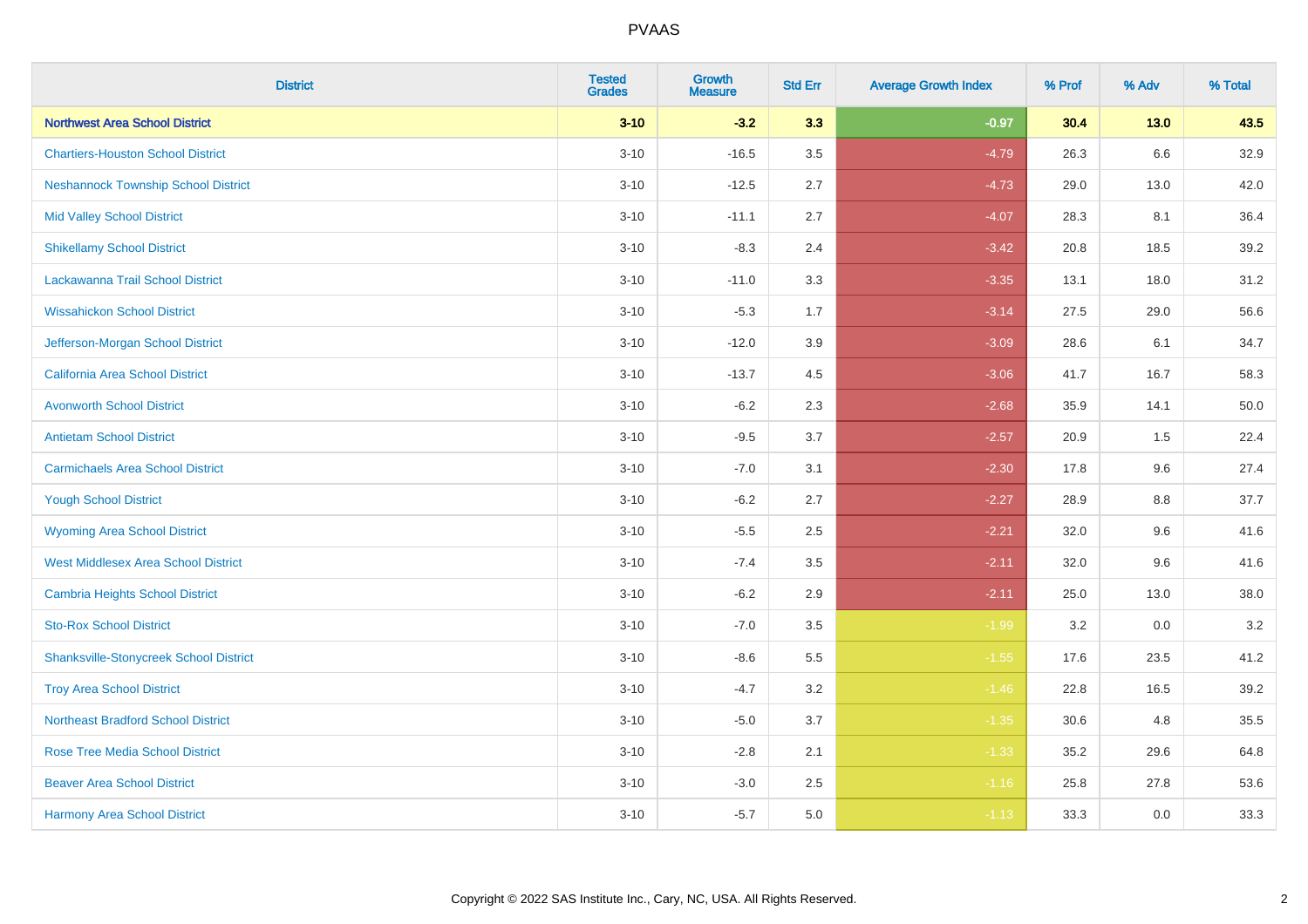| <b>District</b>                            | <b>Tested</b><br><b>Grades</b> | <b>Growth</b><br><b>Measure</b> | <b>Std Err</b> | <b>Average Growth Index</b> | % Prof | % Adv  | % Total |
|--------------------------------------------|--------------------------------|---------------------------------|----------------|-----------------------------|--------|--------|---------|
| <b>Northwest Area School District</b>      | $3 - 10$                       | $-3.2$                          | 3.3            | $-0.97$                     | 30.4   | 13.0   | 43.5    |
| <b>Moshannon Valley School District</b>    | $3 - 10$                       | $-5.1$                          | 4.6            | $-1.12$                     | 25.0   | 12.5   | 37.5    |
| <b>Mahanoy Area School District</b>        | $3 - 10$                       | $-3.4$                          | 3.1            | $-1.07$                     | 21.4   | 8.6    | 30.0    |
| <b>Northwest Area School District</b>      | $3 - 10$                       | $-3.2$                          | 3.3            | $-0.97$                     | 30.4   | $13.0$ | 43.5    |
| <b>Propel Charter School-Montour</b>       | $3 - 10$                       | $-3.4$                          | 3.6            | $-0.93$                     | 7.7    | 0.0    | 7.7     |
| <b>Mount Union Area School District</b>    | $3 - 10$                       | $-2.5$                          | 2.8            | $-0.89$                     | 19.8   | 5.8    | 25.6    |
| <b>Reynolds School District</b>            | $3 - 10$                       | $-3.0$                          | 3.5            | $-0.87$                     | 27.3   | 9.1    | 36.4    |
| <b>Carbondale Area School District</b>     | $3 - 10$                       | $-2.8$                          | 3.2            | $-0.87$                     | 27.5   | 2.9    | 30.4    |
| <b>Valley Grove School District</b>        | $3 - 10$                       | $-4.0$                          | 5.5            | $-0.72$                     | 68.4   | 15.8   | 84.2    |
| <b>Tri-Valley School District</b>          | $3 - 10$                       | $-2.7$                          | 3.9            | $-0.69$                     | 31.0   | 9.5    | 40.5    |
| <b>Monessen City School District</b>       | $3 - 10$                       | $-3.9$                          | 5.6            | $-0.69$                     | 21.0   | 10.5   | 31.6    |
| <b>Southeastern Greene School District</b> | $3 - 10$                       | $-2.3$                          | 4.4            | $-0.53$                     | 29.0   | 9.7    | 38.7    |
| <b>Clearfield Area School District</b>     | $3 - 10$                       | $-1.3$                          | 3.7            | $-0.34$                     | 43.9   | 24.6   | 68.4    |
| <b>MaST Community Charter School</b>       | $3 - 10$                       | $-0.9$                          | 2.5            | $-0.34$                     | 25.0   | 21.6   | 46.6    |
| <b>Ferndale Area School District</b>       | $3 - 10$                       | $-1.1$                          | 4.1            | $-0.27$                     | 21.0   | 7.9    | 29.0    |
| <b>Fort Cherry School District</b>         | $3 - 10$                       | $-0.7$                          | 3.1            | $-0.21$                     | 30.6   | 14.1   | 44.7    |
| <b>Portage Area School District</b>        | $3 - 10$                       | $-0.5$                          | 3.3            | $-0.14$                     | 27.0   | 20.6   | 47.6    |
| <b>Freeport Area School District</b>       | $3 - 10$                       | $-0.2$                          | 2.1            | $-0.10$                     | 37.4   | 29.8   | 67.2    |
| <b>Garnet Valley School District</b>       | $3 - 10$                       | 0.2                             | 1.7            | 0.13                        | 34.9   | 26.4   | 61.3    |
| <b>Marion Center Area School District</b>  | $3 - 10$                       | $0.8\,$                         | 2.9            | 0.27                        | 23.3   | 11.1   | 34.4    |
| South Williamsport Area School District    | $3 - 10$                       | 0.9                             | 3.1            | 0.31                        | 38.4   | 11.6   | 50.0    |
| <b>MaST Community Charter School II</b>    | $3 - 10$                       | 1.4                             | 3.0            | 0.45                        | 16.1   | 4.6    | 20.7    |
| <b>Abington School District</b>            | $3 - 10$                       | 0.9                             | 1.6            | 0.57                        | 29.7   | 28.7   | 58.4    |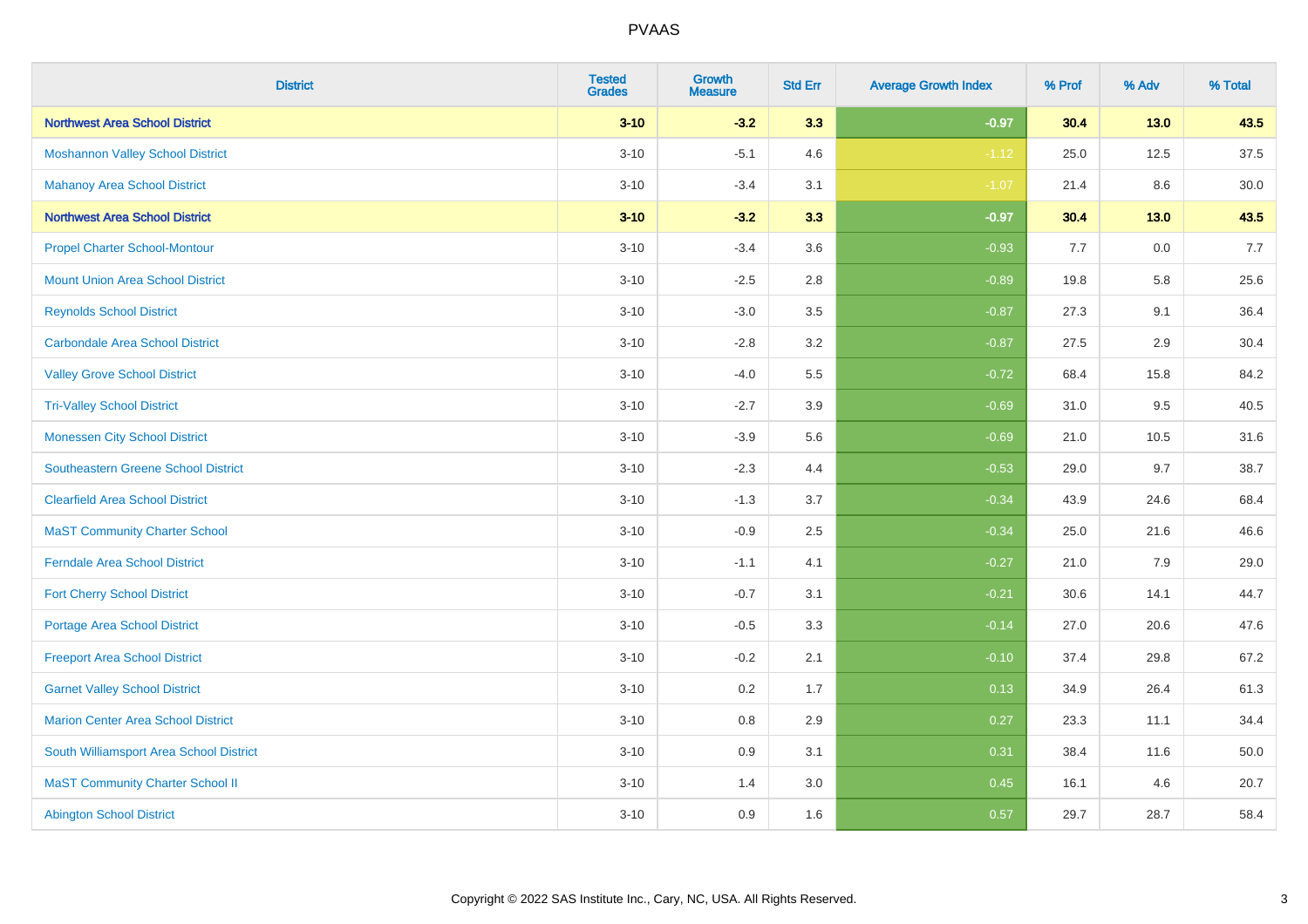| <b>District</b>                                    | <b>Tested</b><br><b>Grades</b> | <b>Growth</b><br><b>Measure</b> | <b>Std Err</b> | <b>Average Growth Index</b> | % Prof | % Adv  | % Total |
|----------------------------------------------------|--------------------------------|---------------------------------|----------------|-----------------------------|--------|--------|---------|
| <b>Northwest Area School District</b>              | $3 - 10$                       | $-3.2$                          | 3.3            | $-0.97$                     | 30.4   | $13.0$ | 43.5    |
| <b>Sullivan County School District</b>             | $3 - 10$                       | 2.5                             | 4.3            | 0.58                        | 43.6   | 7.7    | 51.3    |
| <b>Bethlehem-Center School District</b>            | $3 - 10$                       | 2.1                             | 3.5            | 0.59                        | 32.3   | 4.6    | 36.9    |
| <b>Belmont Charter School</b>                      | $3 - 10$                       | 2.2                             | 3.4            | 0.64                        | 5.3    | 1.8    | 7.0     |
| <b>Centennial School District</b>                  | $3 - 10$                       | 1.5                             | 1.5            | 0.98                        | 23.6   | 12.4   | 36.0    |
| <b>Southeast Delco School District</b>             | $3 - 10$                       | 3.9                             | 3.5            | 1.12                        | 18.6   | 3.4    | 22.0    |
| <b>Bellwood-Antis School District</b>              | $3 - 10$                       | 3.5                             | 2.8            | 1.24                        | 40.9   | 19.4   | 60.2    |
| <b>Bloomsburg Area School District</b>             | $3 - 10$                       | 4.3                             | 3.4            | 1.26                        | 36.5   | 20.6   | 57.1    |
| <b>Mastery Charter School - Thomas Campus</b>      | $3 - 10$                       | 7.9                             | 5.7            | 1.39                        | 12.5   | 0.0    | 12.5    |
| <b>Central Valley School District</b>              | $3 - 10$                       | 4.7                             | 2.6            | 1.83                        | 37.8   | 18.5   | 56.3    |
| <b>Benton Area School District</b>                 | $3 - 10$                       | 8.1                             | 4.0            | 2.01                        | 35.7   | 28.6   | 64.3    |
| <b>Wallingford-Swarthmore School District</b>      | $3 - 10$                       | 5.0                             | 2.2            | 2.25                        | 33.3   | 37.1   | 70.4    |
| <b>Glendale School District</b>                    | $3 - 10$                       | 7.9                             | 3.5            | 2.25                        | 42.6   | 9.3    | 51.8    |
| <b>Commonwealth Charter Academy Charter School</b> | $3 - 10$                       | 4.2                             | 1.6            | 2.68                        | 27.0   | 15.6   | 42.5    |
| South Butler County School District                | $3 - 10$                       | 6.3                             | 2.2            | 2.80                        | 37.8   | 19.2   | 57.0    |
| Allegheny-Clarion Valley School District           | $3 - 10$                       | 12.3                            | 4.1            | 3.03                        | 33.3   | 19.0   | 52.4    |
| <b>Kane Area School District</b>                   | $3 - 10$                       | 8.8                             | 2.9            | 3.07                        | 31.4   | 19.8   | 51.2    |
| <b>Mars Area School District</b>                   | $3 - 10$                       | 6.6                             | 1.9            | 3.45                        | 36.7   | 32.4   | 69.1    |
| <b>Tredyffrin-Easttown School District</b>         | $3 - 10$                       | 8.7                             | 2.4            | 3.57                        | 35.2   | 35.8   | 71.0    |
| Maritime Academy Charter School                    | $3 - 10$                       | 13.2                            | 3.1            | 4.29                        | 24.0   | 1.3    | 25.3    |
| <b>Montrose Area School District</b>               | $3 - 10$                       | 12.3                            | 2.8            | 4.41                        | 37.8   | 28.9   | 66.7    |
| <b>Pennridge School District</b>                   | $3 - 10$                       | 7.4                             | 1.5            | 5.10                        | 32.0   | 27.6   | 59.6    |
| <b>Fleetwood Area School District</b>              | $3 - 10$                       | 10.4                            | 2.0            | 5.19                        | 31.7   | 25.8   | 57.5    |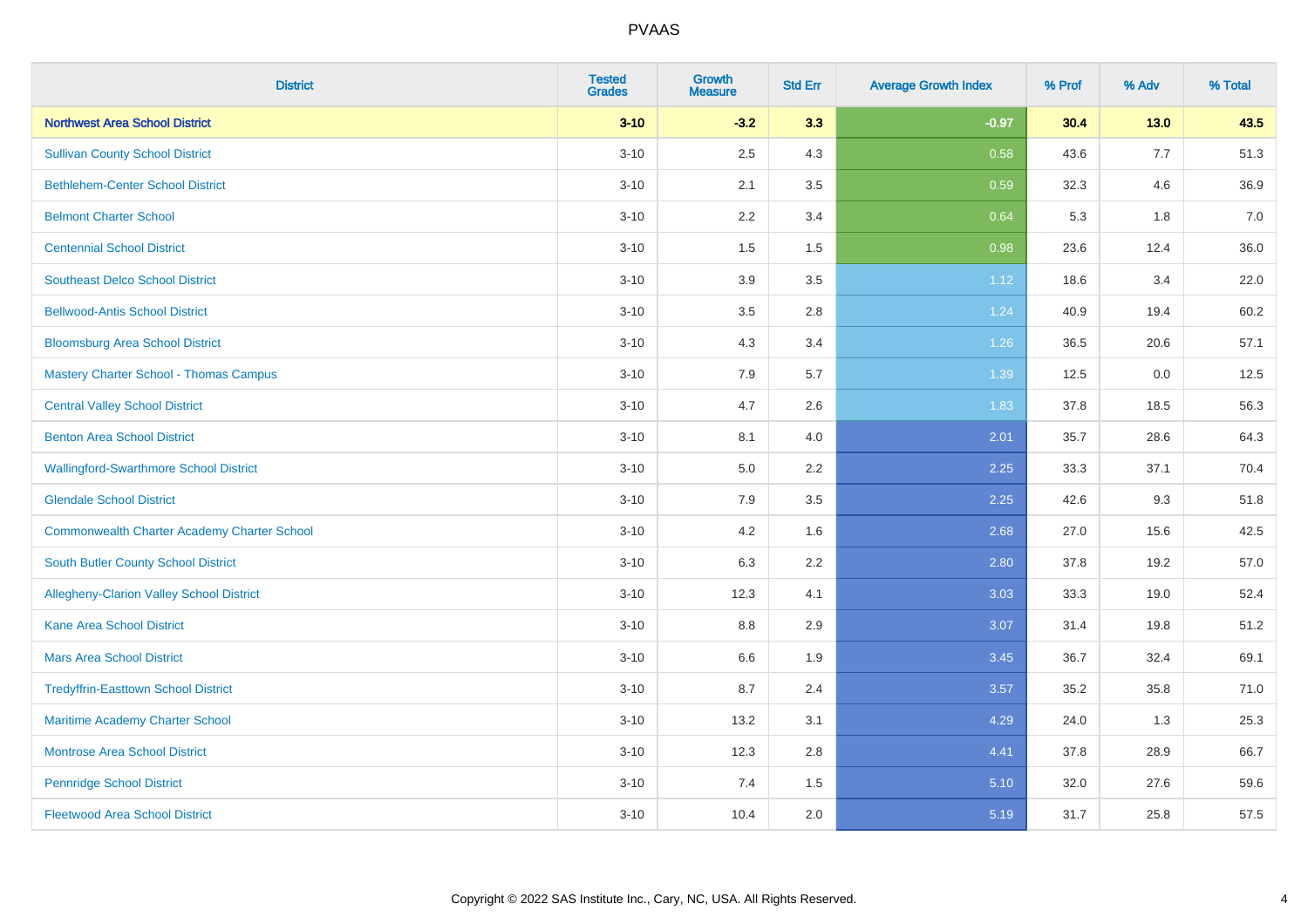| <b>District</b>                              | <b>Tested</b><br><b>Grades</b> | <b>Growth</b><br><b>Measure</b> | <b>Std Err</b> | <b>Average Growth Index</b> | % Prof | % Adv   | % Total |
|----------------------------------------------|--------------------------------|---------------------------------|----------------|-----------------------------|--------|---------|---------|
| <b>Northwest Area School District</b>        | $3 - 10$                       | $-3.2$                          | 3.3            | $-0.97$                     | 30.4   | $13.0$  | 43.5    |
| <b>Avon Grove School District</b>            | $3 - 10$                       | 7.6                             | 1.4            | 5.29                        | 33.7   | 33.2    | 67.0    |
| <b>Blue Mountain School District</b>         | $3 - 10$                       | 12.2                            | 2.1            | 5.81                        | 30.7   | 26.1    | 56.8    |
| <b>Collegium Charter School</b>              | $3 - 10$                       | 21.2                            | 2.6            | 8.18                        | 25.4   | 16.4    | 41.8    |
| <b>Derry Township School District</b>        | $3 - 10$                       | 20.1                            | 2.0            | 10.20                       | 32.8   | 46.9    | 79.7    |
| <b>Pittsburgh School District</b>            | $3 - 11$                       | $-13.0$                         | 1.1            | $-12.25$                    | 16.1   | 6.5     | 22.6    |
| <b>Butler Area School District</b>           | $3 - 11$                       | $-14.1$                         | 1.5            | $-9.60$                     | 26.4   | 11.1    | 37.5    |
| <b>North Hills School District</b>           | $3 - 11$                       | $-15.8$                         | 1.8            | $-8.84$                     | 26.4   | 19.8    | 46.2    |
| <b>Cheltenham School District</b>            | $3 - 11$                       | $-17.6$                         | 2.0            | $-8.74$                     | 24.4   | 8.3     | 32.6    |
| <b>Williamsport Area School District</b>     | $3 - 11$                       | $-11.7$                         | 1.4            | $-8.29$                     | 18.2   | 10.5    | 28.7    |
| <b>Greater Latrobe School District</b>       | $3 - 11$                       | $-14.1$                         | 2.0            | $-7.14$                     | 41.0   | 12.6    | 53.6    |
| <b>Kennett Consolidated School District</b>  | $3 - 11$                       | $-10.4$                         | 1.7            | $-6.27$                     | 28.7   | 14.0    | 42.7    |
| <b>Big Beaver Falls Area School District</b> | $3 - 11$                       | $-17.9$                         | 2.8            | $-6.27$                     | 9.4    | 2.8     | 12.2    |
| <b>Coatesville Area School District</b>      | $3 - 11$                       | $-9.5$                          | 1.6            | $-5.81$                     | 12.8   | 3.3     | 16.2    |
| <b>Central Cambria School District</b>       | $3 - 11$                       | $-12.7$                         | 2.3            | $-5.61$                     | 19.4   | 7.4     | 26.9    |
| Aliquippa School District                    | $3 - 11$                       | $-20.0$                         | 3.6            | $-5.54$                     | 1.7    | $0.0\,$ | 1.7     |
| <b>Frazier School District</b>               | $3 - 11$                       | $-18.9$                         | 3.4            | $-5.49$                     | 18.3   | 1.4     | 19.7    |
| <b>Washington School District</b>            | $3 - 11$                       | $-15.9$                         | 2.9            | $-5.44$                     | 12.9   | 1.7     | 14.7    |
| Philadelphia Academy Charter School          | $3 - 11$                       | $-14.7$                         | 2.7            | $-5.42$                     | 21.6   | 3.9     | 25.5    |
| <b>Bristol Township School District</b>      | $3 - 11$                       | $-7.4$                          | 1.4            | $-5.32$                     | 13.8   | 4.6     | 18.4    |
| <b>Wilkes-Barre Area School District</b>     | $3 - 11$                       | $-12.4$                         | 2.4            | $-5.18$                     | 14.2   | 3.7     | 17.9    |
| <b>East Lycoming School District</b>         | $3 - 11$                       | $-10.9$                         | 2.1            | $-5.08$                     | 22.5   | 8.2     | 30.8    |
| Meyersdale Area School District              | $3 - 11$                       | $-16.1$                         | 3.3            | $-4.94$                     | 20.3   | 5.8     | 26.1    |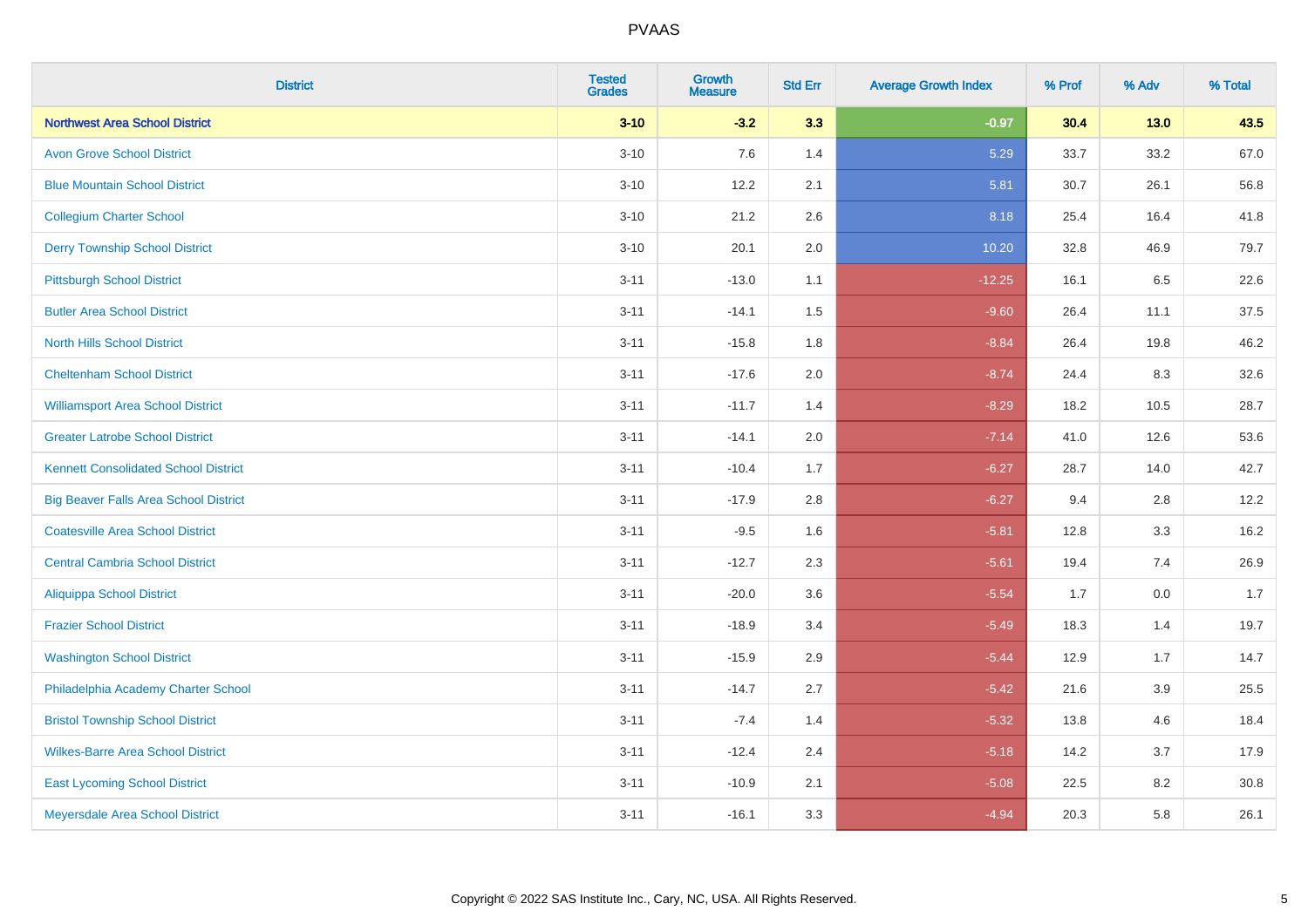| <b>District</b>                               | <b>Tested</b><br><b>Grades</b> | <b>Growth</b><br><b>Measure</b> | <b>Std Err</b> | <b>Average Growth Index</b> | % Prof | % Adv   | % Total |
|-----------------------------------------------|--------------------------------|---------------------------------|----------------|-----------------------------|--------|---------|---------|
| <b>Northwest Area School District</b>         | $3 - 10$                       | $-3.2$                          | 3.3            | $-0.97$                     | 30.4   | $13.0$  | 43.5    |
| <b>Trinity Area School District</b>           | $3 - 11$                       | $-8.7$                          | 1.8            | $-4.87$                     | 20.9   | $9.8\,$ | 30.8    |
| <b>Girard School District</b>                 | $3 - 11$                       | $-12.3$                         | 2.6            | $-4.76$                     | 29.7   | 18.9    | 48.6    |
| <b>Fannett-Metal School District</b>          | $3 - 11$                       | $-22.3$                         | 4.8            | $-4.65$                     | 16.4   | 6.6     | 23.0    |
| <b>Derry Area School District</b>             | $3 - 11$                       | $-11.8$                         | 2.6            | $-4.53$                     | 34.8   | 6.1     | 40.9    |
| <b>Northwestern School District</b>           | $3 - 11$                       | $-14.6$                         | 3.2            | $-4.51$                     | 32.5   | 13.7    | 46.2    |
| <b>Dunmore School District</b>                | $3 - 11$                       | $-12.2$                         | 2.7            | $-4.51$                     | 15.0   | 5.3     | 20.4    |
| <b>Hanover Public School District</b>         | $3 - 11$                       | $-12.4$                         | 2.7            | $-4.50$                     | 22.7   | 6.2     | 28.9    |
| Jim Thorpe Area School District               | $3 - 11$                       | $-10.9$                         | 2.4            | $-4.48$                     | 19.5   | 6.0     | 25.5    |
| <b>Greenville Area School District</b>        | $3 - 11$                       | $-13.2$                         | $3.0\,$        | $-4.45$                     | 32.1   | 4.6     | 36.7    |
| <b>Chambersburg Area School District</b>      | $3 - 11$                       | $-5.6$                          | 1.3            | $-4.42$                     | 24.2   | 15.2    | 39.4    |
| <b>General Mclane School District</b>         | $3 - 11$                       | $-10.7$                         | 2.4            | $-4.40$                     | 34.0   | 15.6    | 49.6    |
| <b>Big Spring School District</b>             | $3 - 11$                       | $-9.8$                          | 2.3            | $-4.32$                     | 23.6   | 12.9    | 36.5    |
| <b>Central Dauphin School District</b>        | $3 - 11$                       | $-5.2$                          | 1.2            | $-4.24$                     | 29.3   | 8.7     | 38.0    |
| <b>Chartiers Valley School District</b>       | $3 - 11$                       | $-9.1$                          | 2.1            | $-4.23$                     | 20.7   | 17.4    | 38.0    |
| <b>Central Fulton School District</b>         | $3 - 11$                       | $-13.3$                         | 3.2            | $-4.20$                     | 18.1   | 9.7     | 27.8    |
| <b>Williamsburg Community School District</b> | $3 - 11$                       | $-16.9$                         | 4.1            | $-4.14$                     | 22.4   | 0.0     | 22.4    |
| <b>Moniteau School District</b>               | $3 - 11$                       | $-11.8$                         | 2.9            | $-4.07$                     | 22.6   | 5.0     | 27.6    |
| <b>Mcguffey School District</b>               | $3 - 11$                       | $-12.1$                         | 3.0            | $-4.06$                     | 12.8   | 5.9     | 18.6    |
| <b>Southmoreland School District</b>          | $3 - 11$                       | $-12.5$                         | 3.1            | $-4.04$                     | 33.3   | 15.5    | 48.8    |
| <b>Milton Area School District</b>            | $3 - 11$                       | $-10.1$                         | 2.5            | $-4.04$                     | 23.0   | 11.3    | 34.2    |
| <b>Deer Lakes School District</b>             | $3 - 11$                       | $-10.0$                         | 2.5            | $-4.02$                     | 27.7   | 9.9     | 37.6    |
| <b>Ellwood City Area School District</b>      | $3 - 11$                       | $-12.5$                         | 3.1            | $-4.00$                     | 26.7   | 8.7     | 35.4    |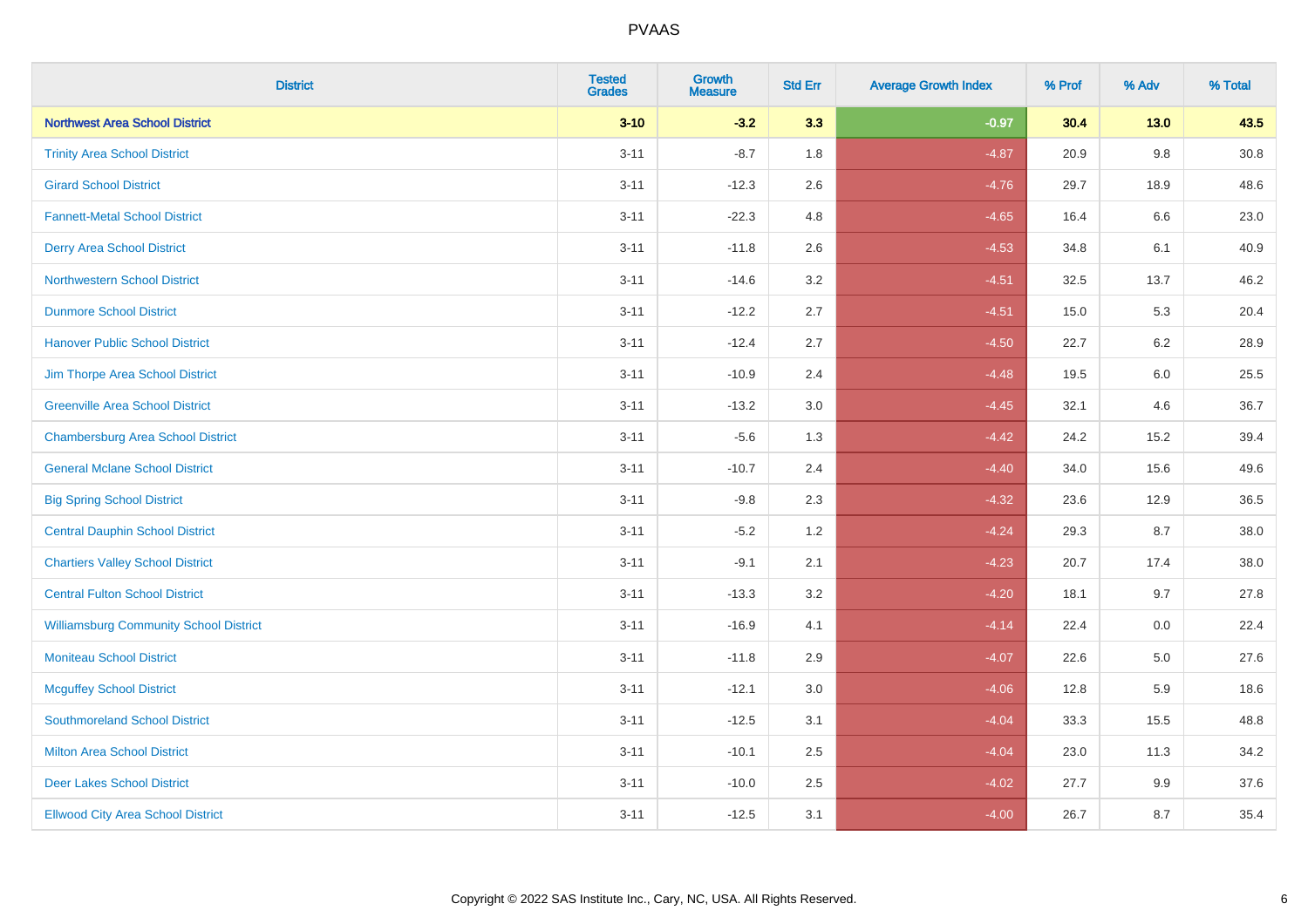| <b>District</b>                           | <b>Tested</b><br><b>Grades</b> | <b>Growth</b><br><b>Measure</b> | <b>Std Err</b> | <b>Average Growth Index</b> | % Prof | % Adv  | % Total |
|-------------------------------------------|--------------------------------|---------------------------------|----------------|-----------------------------|--------|--------|---------|
| <b>Northwest Area School District</b>     | $3 - 10$                       | $-3.2$                          | 3.3            | $-0.97$                     | 30.4   | $13.0$ | 43.5    |
| <b>Plum Borough School District</b>       | $3 - 11$                       | $-9.4$                          | 2.4            | $-3.98$                     | 32.9   | 27.4   | 60.4    |
| <b>Windber Area School District</b>       | $3 - 11$                       | $-11.9$                         | 3.0            | $-3.94$                     | 41.0   | 10.3   | 51.3    |
| <b>Bethlehem Area School District</b>     | $3 - 11$                       | $-4.5$                          | 1.1            | $-3.91$                     | 20.4   | 11.3   | 31.7    |
| <b>Tacony Academy Charter School</b>      | $3 - 11$                       | $-12.9$                         | 3.3            | $-3.90$                     | 8.6    | 1.4    | 10.0    |
| <b>Pittston Area School District</b>      | $3 - 11$                       | $-8.2$                          | 2.2            | $-3.75$                     | 26.7   | 14.8   | 41.5    |
| <b>Mohawk Area School District</b>        | $3 - 11$                       | $-10.5$                         | 2.8            | $-3.75$                     | 35.1   | 10.6   | 45.7    |
| <b>Shade-Central City School District</b> | $3 - 11$                       | $-14.6$                         | 4.0            | $-3.68$                     | 9.6    | 0.0    | 9.6     |
| Morrisville Borough School District       | $3 - 11$                       | $-13.1$                         | 3.7            | $-3.52$                     | 4.9    | 1.6    | 6.6     |
| Mechanicsburg Area School District        | $3 - 11$                       | $-5.7$                          | 1.6            | $-3.48$                     | 35.1   | 16.0   | 51.2    |
| <b>South Park School District</b>         | $3 - 11$                       | $-8.8$                          | 2.5            | $-3.46$                     | 28.1   | 17.0   | 45.2    |
| <b>Burgettstown Area School District</b>  | $3 - 11$                       | $-11.2$                         | 3.2            | $-3.46$                     | 16.0   | 2.7    | 18.7    |
| <b>Ligonier Valley School District</b>    | $3 - 11$                       | $-10.8$                         | 3.1            | $-3.43$                     | 34.1   | 5.8    | 39.9    |
| <b>Mount Carmel Area School District</b>  | $3 - 11$                       | $-7.9$                          | 2.3            | $-3.38$                     | 18.2   | 4.4    | 22.6    |
| East Stroudsburg Area School District     | $3 - 11$                       | $-4.9$                          | 1.4            | $-3.38$                     | 22.7   | 12.5   | 35.2    |
| <b>Riverview School District</b>          | $3 - 11$                       | $-13.0$                         | 4.0            | $-3.29$                     | 43.1   | 7.8    | 51.0    |
| <b>Canon-Mcmillan School District</b>     | $3 - 11$                       | $-5.0$                          | 1.5            | $-3.25$                     | 30.8   | 28.5   | 59.3    |
| <b>Somerset Area School District</b>      | $3 - 11$                       | $-7.6$                          | 2.4            | $-3.17$                     | 21.0   | 14.5   | 35.5    |
| <b>Parkland School District</b>           | $3 - 11$                       | $-3.7$                          | 1.2            | $-3.17$                     | 31.4   | 30.6   | 62.0    |
| <b>Keystone Oaks School District</b>      | $3 - 11$                       | $-7.2$                          | 2.3            | $-3.14$                     | 30.0   | 11.1   | 41.0    |
| <b>Hanover Area School District</b>       | $3 - 11$                       | $-14.7$                         | 4.7            | $-3.13$                     | 12.1   | 3.0    | 15.2    |
| <b>Greensburg Salem School District</b>   | $3 - 11$                       | $-6.9$                          | 2.2            | $-3.06$                     | 30.3   | 13.3   | 43.6    |
| Gettysburg Area School District           | $3 - 11$                       | $-6.0$                          | 2.0            | $-3.02$                     | 28.8   | 19.6   | 48.5    |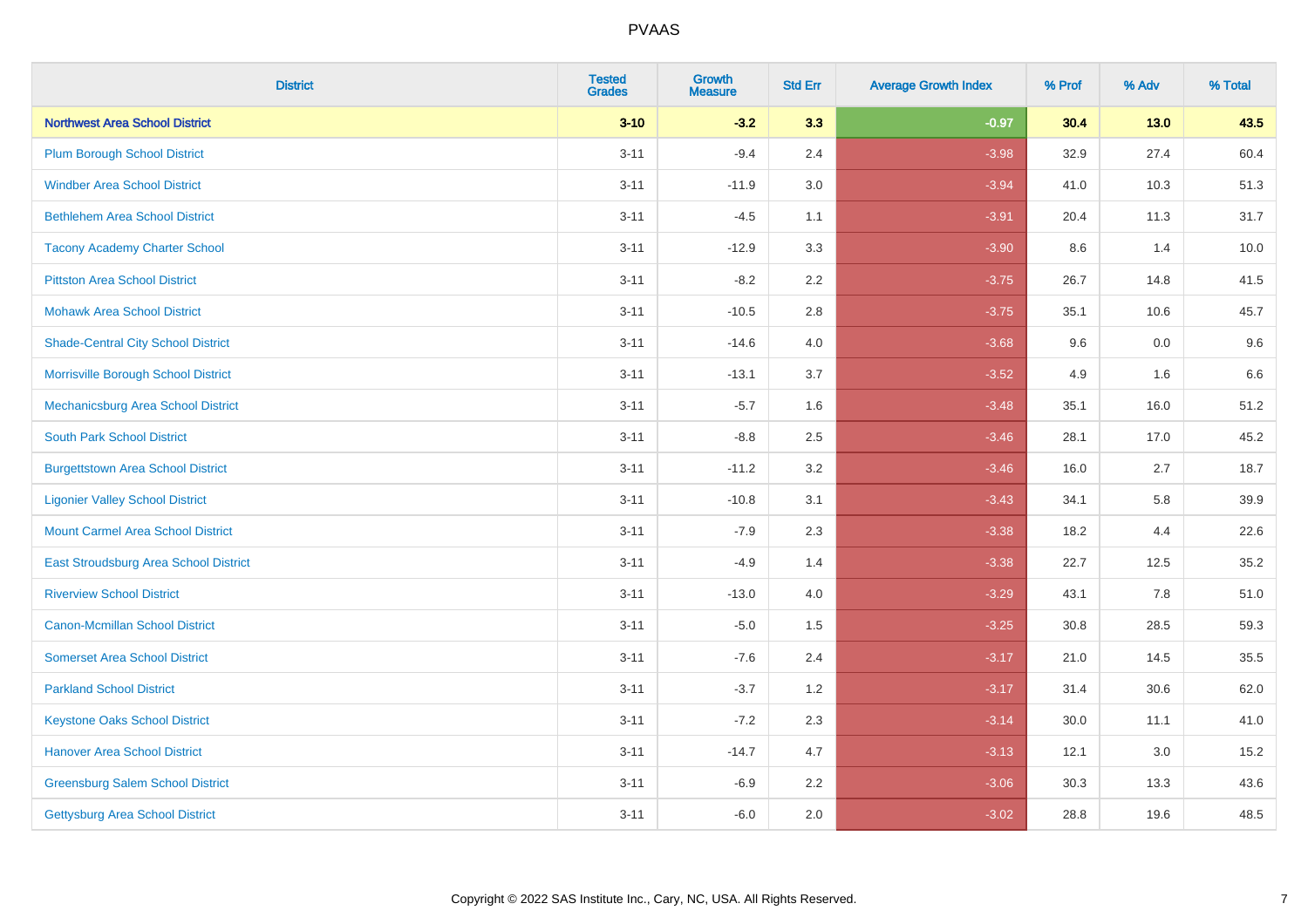| <b>District</b>                              | <b>Tested</b><br><b>Grades</b> | <b>Growth</b><br><b>Measure</b> | <b>Std Err</b> | <b>Average Growth Index</b> | % Prof | % Adv  | % Total |
|----------------------------------------------|--------------------------------|---------------------------------|----------------|-----------------------------|--------|--------|---------|
| <b>Northwest Area School District</b>        | $3 - 10$                       | $-3.2$                          | 3.3            | $-0.97$                     | 30.4   | $13.0$ | 43.5    |
| <b>Corry Area School District</b>            | $3 - 11$                       | $-6.8$                          | 2.3            | $-3.01$                     | 24.0   | 8.8    | 32.8    |
| <b>Carlisle Area School District</b>         | $3 - 11$                       | $-5.2$                          | 1.7            | $-2.99$                     | 28.0   | 19.3   | 47.3    |
| <b>Montour School District</b>               | $3 - 11$                       | $-6.1$                          | 2.1            | $-2.95$                     | 31.8   | 23.6   | 55.3    |
| <b>Baldwin-Whitehall School District</b>     | $3 - 11$                       | $-5.5$                          | 1.9            | $-2.93$                     | 32.0   | 14.7   | 46.7    |
| Mifflinburg Area School District             | $3 - 11$                       | $-6.0$                          | 2.1            | $-2.87$                     | 32.7   | 13.3   | 46.0    |
| <b>Berwick Area School District</b>          | $3 - 11$                       | $-6.9$                          | 2.4            | $-2.84$                     | 22.3   | 11.5   | 33.8    |
| Southern Columbia Area School District       | $3 - 11$                       | $-8.5$                          | 3.0            | $-2.83$                     | 30.5   | 12.8   | 43.3    |
| <b>Sharon City School District</b>           | $3 - 11$                       | $-6.5$                          | 2.3            | $-2.79$                     | 13.1   | 5.0    | 18.1    |
| <b>Pottsgrove School District</b>            | $3 - 11$                       | $-5.5$                          | 2.0            | $-2.78$                     | 28.6   | 10.3   | 38.8    |
| Karns City Area School District              | $3 - 11$                       | $-7.2$                          | 2.6            | $-2.71$                     | 26.4   | 20.8   | 47.2    |
| <b>Eastern York School District</b>          | $3 - 11$                       | $-6.2$                          | 2.3            | $-2.70$                     | 27.8   | 18.5   | 46.4    |
| <b>Governor Mifflin School District</b>      | $3 - 11$                       | $-4.4$                          | 1.6            | $-2.69$                     | 30.3   | 7.7    | 38.0    |
| <b>Connellsville Area School District</b>    | $3 - 11$                       | $-5.3$                          | 2.0            | $-2.67$                     | 24.2   | 5.0    | 29.1    |
| <b>Blairsville-Saltsburg School District</b> | $3 - 11$                       | $-7.5$                          | 2.8            | $-2.67$                     | 20.1   | 8.2    | 28.3    |
| <b>Richland School District</b>              | $3 - 11$                       | $-6.9$                          | 2.6            | $-2.63$                     | 40.1   | 20.9   | 61.0    |
| <b>Bethel Park School District</b>           | $3 - 11$                       | $-4.4$                          | 1.7            | $-2.62$                     | 40.1   | 27.3   | 67.4    |
| <b>Forbes Road School District</b>           | $3 - 11$                       | $-11.5$                         | 4.7            | $-2.43$                     | 23.1   | 10.3   | 33.3    |
| <b>Redbank Valley School District</b>        | $3 - 11$                       | $-7.5$                          | 3.1            | $-2.41$                     | 12.4   | 10.6   | 23.1    |
| <b>Wyoming Valley West School District</b>   | $3 - 11$                       | $-5.5$                          | 2.3            | $-2.38$                     | 22.2   | 9.2    | 31.4    |
| Mount Pleasant Area School District          | $3 - 11$                       | $-5.4$                          | 2.3            | $-2.37$                     | 33.3   | 8.7    | 42.0    |
| <b>Octorara Area School District</b>         | $3 - 11$                       | $-7.5$                          | 3.2            | $-2.35$                     | 26.1   | 17.0   | 43.2    |
| <b>Riverside School District</b>             | $3 - 11$                       | $-6.2$                          | 2.7            | $-2.33$                     | 20.8   | 17.0   | 37.7    |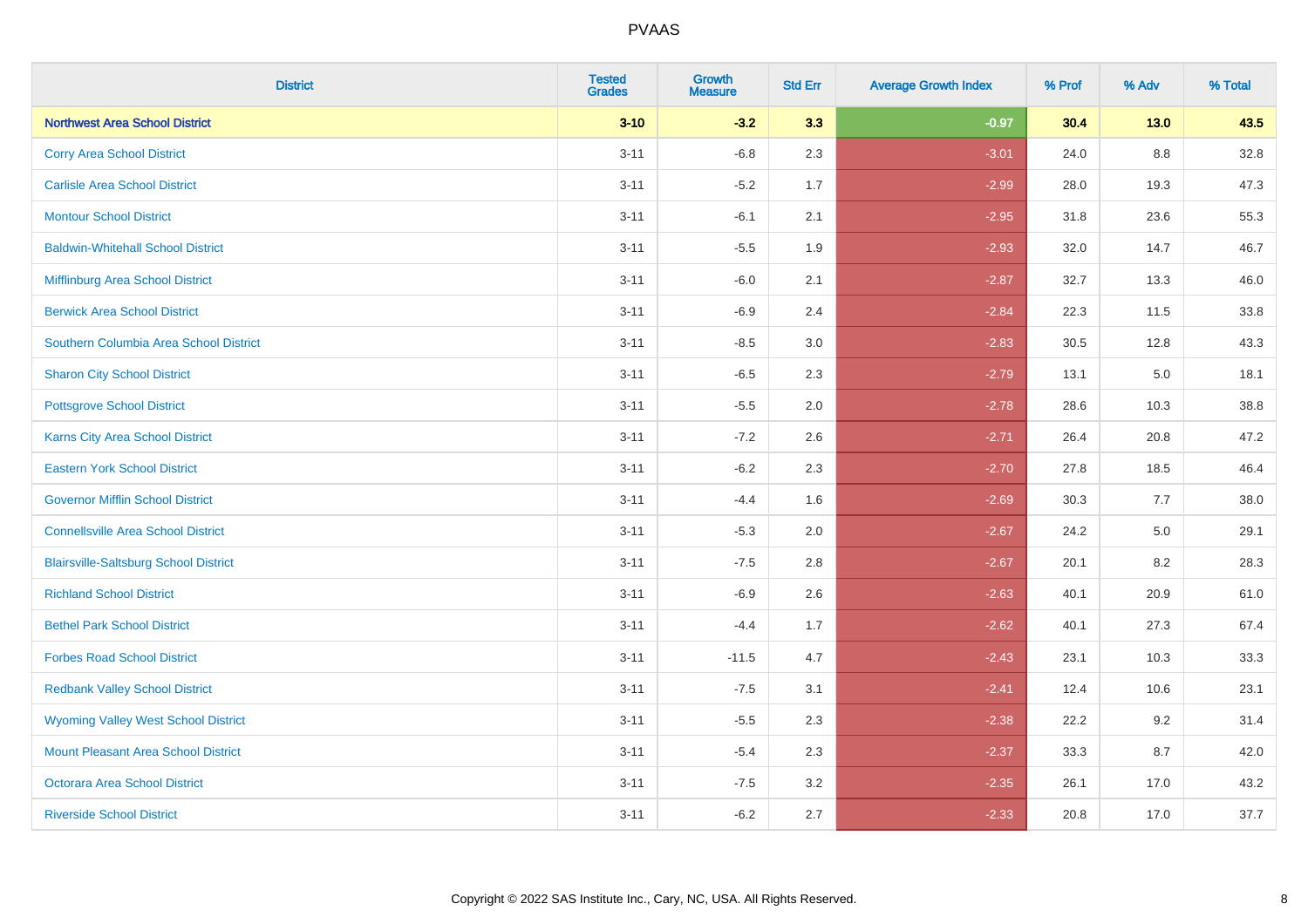| <b>District</b>                                | <b>Tested</b><br><b>Grades</b> | <b>Growth</b><br><b>Measure</b> | <b>Std Err</b> | <b>Average Growth Index</b> | % Prof | % Adv  | % Total |
|------------------------------------------------|--------------------------------|---------------------------------|----------------|-----------------------------|--------|--------|---------|
| <b>Northwest Area School District</b>          | $3 - 10$                       | $-3.2$                          | 3.3            | $-0.97$                     | 30.4   | $13.0$ | 43.5    |
| <b>Jamestown Area School District</b>          | $3 - 11$                       | $-9.5$                          | 4.1            | $-2.33$                     | 41.5   | 4.9    | 46.3    |
| <b>Commodore Perry School District</b>         | $3 - 11$                       | $-10.4$                         | 4.5            | $-2.30$                     | 29.4   | 5.9    | 35.3    |
| <b>Susquenita School District</b>              | $3 - 11$                       | $-5.9$                          | 2.6            | $-2.28$                     | 30.6   | 13.9   | 44.4    |
| Owen J Roberts School District                 | $3 - 11$                       | $-3.5$                          | 1.5            | $-2.27$                     | 36.8   | 24.4   | 61.2    |
| <b>Elizabeth Forward School District</b>       | $3 - 11$                       | $-5.5$                          | 2.5            | $-2.25$                     | 32.2   | 12.8   | 45.0    |
| <b>Western Beaver County School District</b>   | $3 - 11$                       | $-9.3$                          | 4.2            | $-2.20$                     | 45.1   | 3.9    | 49.0    |
| North Schuylkill School District               | $3 - 11$                       | $-4.7$                          | 2.2            | $-2.16$                     | 20.2   | 11.7   | 31.9    |
| <b>Elk Lake School District</b>                | $3 - 11$                       | $-6.1$                          | 2.9            | $-2.12$                     | 26.3   | 11.6   | 37.9    |
| <b>East Allegheny School District</b>          | $3 - 11$                       | $-6.4$                          | 3.0            | $-2.11$                     | 21.0   | 7.4    | 28.4    |
| <b>West Greene School District</b>             | $3 - 11$                       | $-8.1$                          | 3.9            | $-2.08$                     | 31.0   | 11.9   | 42.9    |
| <b>Wellsboro Area School District</b>          | $3 - 11$                       | $-6.3$                          | 3.0            | $-2.08$                     | 24.4   | 13.4   | 37.8    |
| <b>Boyertown Area School District</b>          | $3 - 11$                       | $-2.9$                          | 1.4            | $-2.06$                     | 30.8   | 22.6   | 53.4    |
| <b>Freedom Area School District</b>            | $3 - 11$                       | $-6.3$                          | 3.1            | $-2.04$                     | 22.9   | 8.4    | 31.3    |
| <b>Riverside Beaver County School District</b> | $3 - 11$                       | $-5.5$                          | 2.7            | $-2.03$                     | 35.8   | 23.2   | 59.0    |
| <b>Kiski Area School District</b>              | $3 - 11$                       | $-4.0$                          | 2.0            | $-1.99$                     | 23.1   | 18.2   | 41.3    |
| <b>Titusville Area School District</b>         | $3 - 11$                       | $-5.0$                          | 2.5            | $-1.98$                     | 26.5   | 6.8    | 33.3    |
| Lehigh Valley Academy Regional Charter School  | $3 - 11$                       | $-5.9$                          | 3.0            | $-1.98$                     | 20.0   | 7.7    | 27.7    |
| <b>North East School District</b>              | $3 - 11$                       | $-5.3$                          | 2.7            | $-1.97$                     | 31.7   | 24.8   | 56.4    |
| Schuylkill Haven Area School District          | $3 - 11$                       | $-5.3$                          | 2.7            | $-1.96$                     | 22.2   | 11.6   | 33.8    |
| Southern Lehigh School District                | $3 - 11$                       | $-4.1$                          | 2.1            | $-1.94$                     | 39.3   | 28.0   | 67.2    |
| Millersburg Area School District               | $3 - 11$                       | $-6.6$                          | 3.4            | $-1.92$                     | 24.1   | 10.3   | 34.5    |
| <b>Jenkintown School District</b>              | $3 - 11$                       | $-7.9$                          | 4.1            | $-1.92$                     | 34.1   | 27.3   | 61.4    |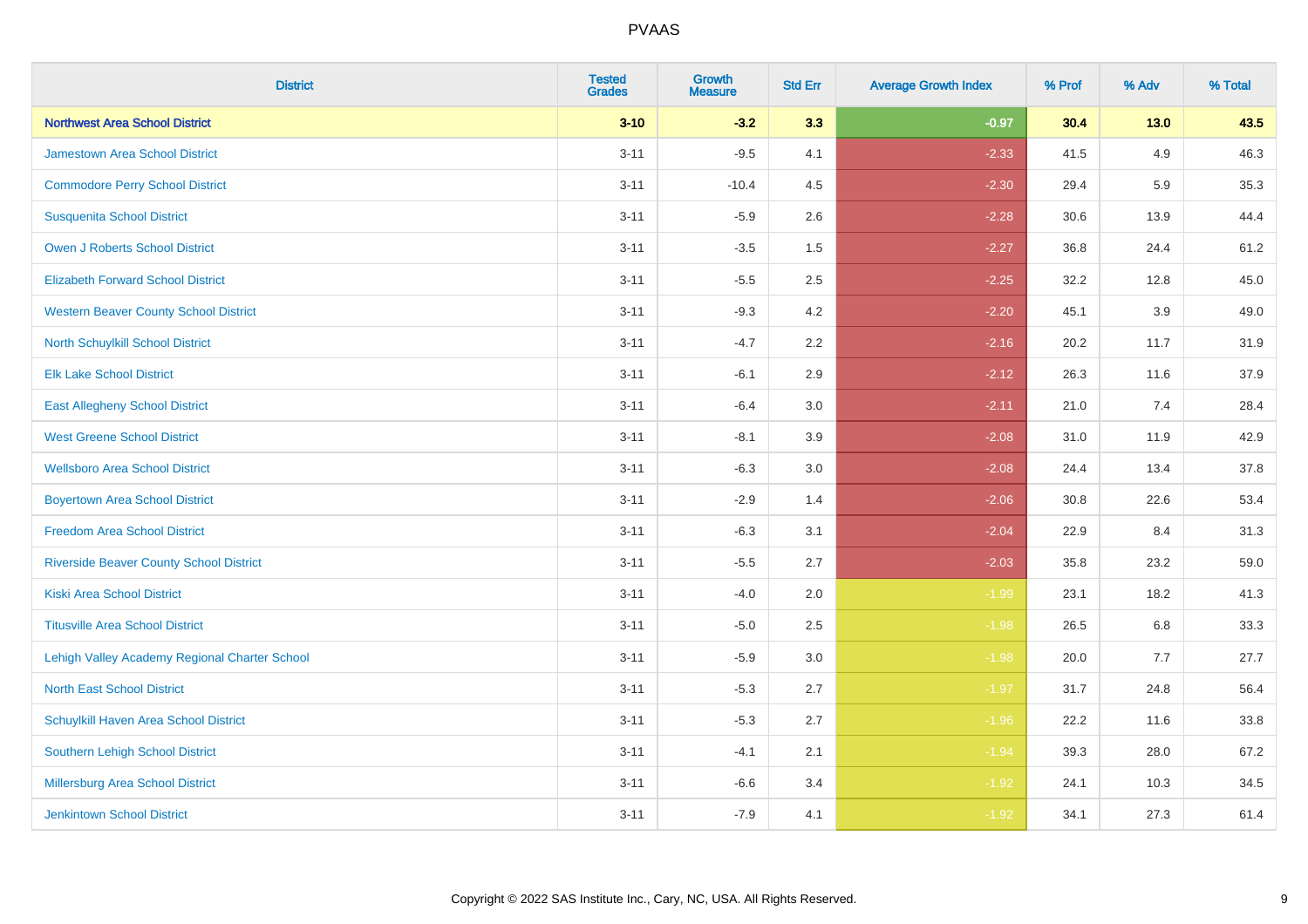| <b>District</b>                            | <b>Tested</b><br><b>Grades</b> | <b>Growth</b><br><b>Measure</b> | <b>Std Err</b> | <b>Average Growth Index</b> | % Prof | % Adv  | % Total |
|--------------------------------------------|--------------------------------|---------------------------------|----------------|-----------------------------|--------|--------|---------|
| <b>Northwest Area School District</b>      | $3 - 10$                       | $-3.2$                          | 3.3            | $-0.97$                     | 30.4   | $13.0$ | 43.5    |
| <b>Penn Cambria School District</b>        | $3 - 11$                       | $-4.5$                          | 2.4            | $-1.86$                     | 27.3   | 15.8   | 43.2    |
| <b>Montgomery Area School District</b>     | $3 - 11$                       | $-5.8$                          | 3.2            | $-1.83$                     | 25.0   | 11.5   | 36.5    |
| <b>West Chester Area School District</b>   | $3 - 11$                       | $-2.1$                          | 1.2            | $-1.83$                     | 36.4   | 23.2   | 59.6    |
| <b>Pleasant Valley School District</b>     | $3 - 11$                       | $-3.3$                          | 1.8            | $-1.80$                     | 28.5   | 10.4   | 39.0    |
| New Kensington-Arnold School District      | $3 - 11$                       | $-5.8$                          | 3.2            | $-1.80$                     | 10.8   | 1.2    | 12.0    |
| Renaissance Academy Charter School         | $3 - 11$                       | $-5.6$                          | 3.1            | $-1.79$                     | 28.4   | 18.5   | 46.9    |
| <b>Oxford Area School District</b>         | $3 - 11$                       | $-3.1$                          | 1.8            | $-1.77$                     | 27.5   | 14.5   | 42.0    |
| Southern Huntingdon County School District | $3 - 11$                       | $-5.9$                          | 3.4            | $-1.76$                     | 32.8   | 4.9    | 37.7    |
| <b>Union Area School District</b>          | $3 - 11$                       | $-6.5$                          | 3.8            | $-1.70$                     | 30.6   | 12.2   | 42.9    |
| Hatboro-Horsham School District            | $3 - 11$                       | $-2.7$                          | 1.6            | $-1.65$                     | 27.9   | 17.9   | 45.8    |
| <b>Steelton-Highspire School District</b>  | $3 - 11$                       | $-5.3$                          | 3.2            | $-1.65$                     | 13.9   | 0.0    | 13.9    |
| <b>Hollidaysburg Area School District</b>  | $3 - 11$                       | $-2.7$                          | 1.6            | $-1.64$                     | 32.6   | 15.2   | 47.8    |
| <b>Laurel Highlands School District</b>    | $3 - 11$                       | $-3.8$                          | 2.3            | $-1.63$                     | 20.9   | 14.6   | 35.4    |
| Insight PA Cyber Charter School            | $3 - 11$                       | $-9.4$                          | 5.8            | $-1.62$                     | 25.6   | 4.6    | 30.2    |
| <b>Slippery Rock Area School District</b>  | $3 - 11$                       | $-3.8$                          | 2.5            | $-1.56$                     | 30.8   | 21.9   | 52.7    |
| <b>Charleroi School District</b>           | $3 - 11$                       | $-4.3$                          | 2.7            | $-1.55$                     | 22.2   | 15.9   | 38.1    |
| <b>Ridgway Area School District</b>        | $3 - 11$                       | $-6.1$                          | 4.0            | $-1.53$                     | 42.2   | 15.6   | 57.8    |
| Nazareth Area School District              | $3 - 11$                       | $-2.5$                          | 1.7            | $-1.53$                     | 29.2   | 24.6   | 53.8    |
| <b>Crestwood School District</b>           | $3 - 11$                       | $-3.4$                          | 2.2            | $-1.52$                     | 33.1   | 21.7   | 54.9    |
| <b>Towanda Area School District</b>        | $3 - 11$                       | $-4.0$                          | 2.6            | $-1.52$                     | 24.8   | 9.9    | 34.8    |
| <b>Greater Johnstown School District</b>   | $3 - 11$                       | $-3.5$                          | 2.4            | $-1.45$                     | 10.3   | 1.3    | 11.5    |
| Salisbury-Elk Lick School District         | $3 - 11$                       | $-8.4$                          | 5.8            | $-1.45$                     | 33.3   | 5.6    | 38.9    |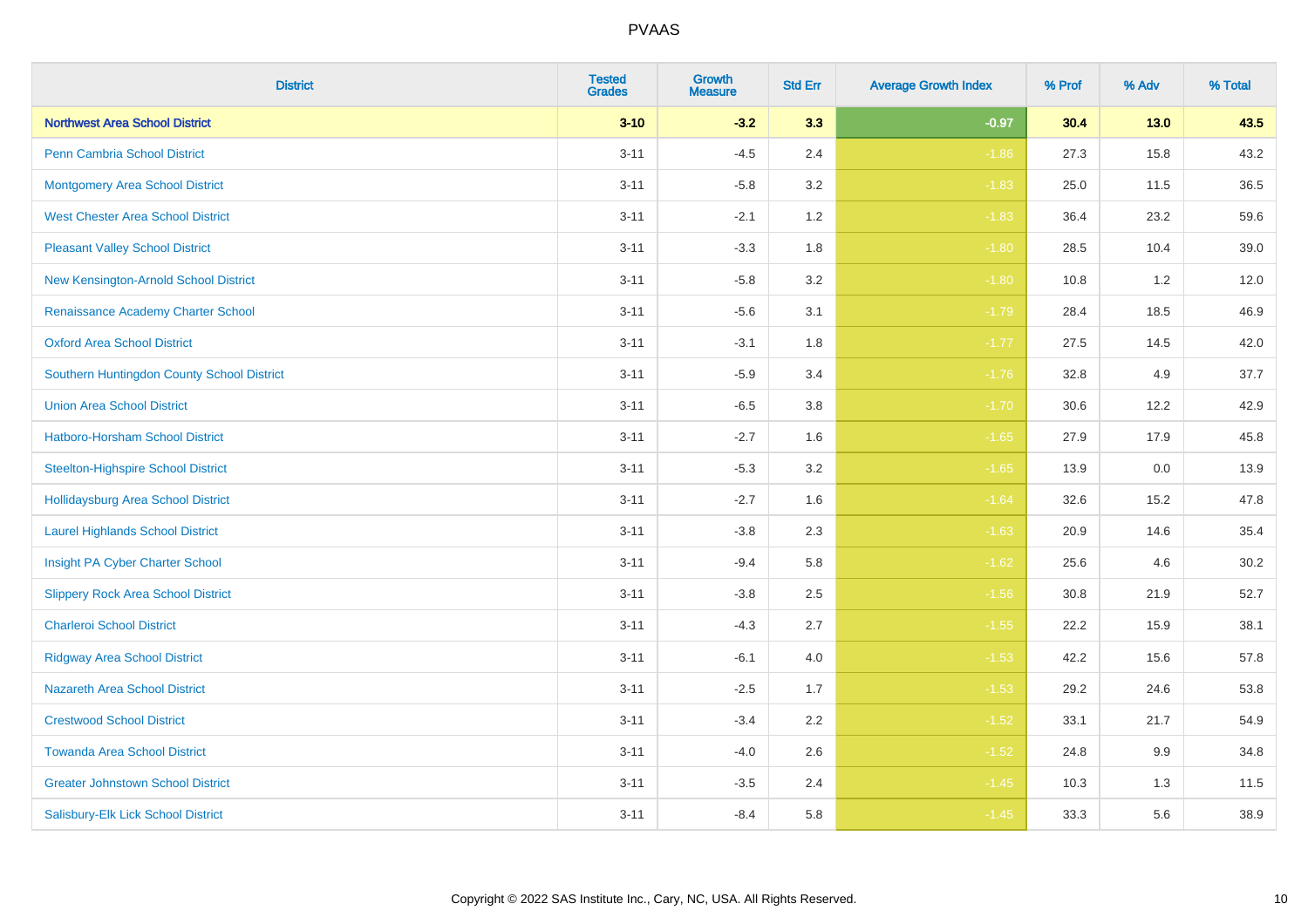| <b>District</b>                              | <b>Tested</b><br><b>Grades</b> | <b>Growth</b><br><b>Measure</b> | <b>Std Err</b> | <b>Average Growth Index</b> | % Prof | % Adv   | % Total |
|----------------------------------------------|--------------------------------|---------------------------------|----------------|-----------------------------|--------|---------|---------|
| <b>Northwest Area School District</b>        | $3 - 10$                       | $-3.2$                          | 3.3            | $-0.97$                     | 30.4   | $13.0$  | 43.5    |
| <b>Rochester Area School District</b>        | $3 - 11$                       | $-5.7$                          | 3.9            | $-1.45$                     | 14.9   | 2.1     | 17.0    |
| <b>Middletown Area School District</b>       | $3 - 11$                       | $-3.4$                          | 2.4            | $-1.44$                     | 34.3   | 15.2    | 49.4    |
| <b>Weatherly Area School District</b>        | $3 - 11$                       | $-5.8$                          | 4.0            | $-1.44$                     | 32.1   | 8.9     | 41.1    |
| <b>Franklin Area School District</b>         | $3 - 11$                       | $-3.7$                          | 2.6            | $-1.43$                     | 30.5   | 5.9     | 36.4    |
| <b>Chester-Upland School District</b>        | $3 - 11$                       | $-3.6$                          | 2.6            | $-1.38$                     | 1.6    | 0.0     | 1.6     |
| <b>Dubois Area School District</b>           | $3 - 11$                       | $-2.8$                          | 2.0            | $-1.37$                     | 35.5   | 19.0    | 54.6    |
| <b>Southern Fulton School District</b>       | $3 - 11$                       | $-5.1$                          | 4.0            | $-1.29$                     | 21.7   | 13.0    | 34.8    |
| <b>Shenandoah Valley School District</b>     | $3 - 11$                       | $-4.5$                          | 3.5            | $-1.29$                     | 14.3   | 0.0     | 14.3    |
| <b>Springfield Township School District</b>  | $3 - 11$                       | $-3.9$                          | 3.1            | $-1.27$                     | 37.2   | 30.8    | 68.1    |
| <b>Propel Charter School-Homestead</b>       | $3 - 11$                       | $-5.0$                          | 3.9            | $-1.27$                     | 7.3    | 0.0     | 7.3     |
| <b>Cornell School District</b>               | $3 - 11$                       | $-5.5$                          | 4.6            | $-1.20$                     | 11.3   | 3.2     | 14.5    |
| <b>Susquehanna Community School District</b> | $3 - 11$                       | $-4.5$                          | $3.8\,$        | $-1.19$                     | 31.9   | $8.8\,$ | 40.7    |
| <b>Shaler Area School District</b>           | $3 - 11$                       | $-2.1$                          | 1.8            | $-1.18$                     | 32.0   | 13.0    | 45.0    |
| Northwestern Lehigh School District          | $3 - 11$                       | $-2.4$                          | 2.1            | $-1.14$                     | 41.7   | 17.9    | 59.5    |
| <b>Shamokin Area School District</b>         | $3 - 11$                       | $-2.6$                          | 2.5            | $-1.06$                     | 19.6   | $9.8\,$ | 29.3    |
| <b>Sugar Valley Rural Charter School</b>     | $3 - 11$                       | $-3.6$                          | 3.7            | $-0.98$                     | 10.3   | 0.0     | 10.3    |
| <b>Uniontown Area School District</b>        | $3 - 11$                       | $-2.8$                          | 3.1            | $-0.91$                     | 31.7   | 7.3     | 39.0    |
| <b>Minersville Area School District</b>      | $3 - 11$                       | $-2.9$                          | 3.4            | $-0.86$                     | 27.4   | 9.7     | 37.1    |
| <b>Northgate School District</b>             | $3 - 11$                       | $-3.0$                          | 3.4            | $-0.85$                     | 35.6   | 6.8     | 42.4    |
| Albert Gallatin Area School District         | $3 - 11$                       | $-1.7$                          | 2.3            | $-0.72$                     | 31.9   | 20.7    | 52.7    |
| <b>Norwin School District</b>                | $3 - 11$                       | $-1.1$                          | 1.6            | $-0.70$                     | 37.7   | 27.6    | 65.2    |
| Northern Bedford County School District      | $3 - 11$                       | $-2.3$                          | 3.3            | $-0.69$                     | 26.2   | 16.9    | 43.1    |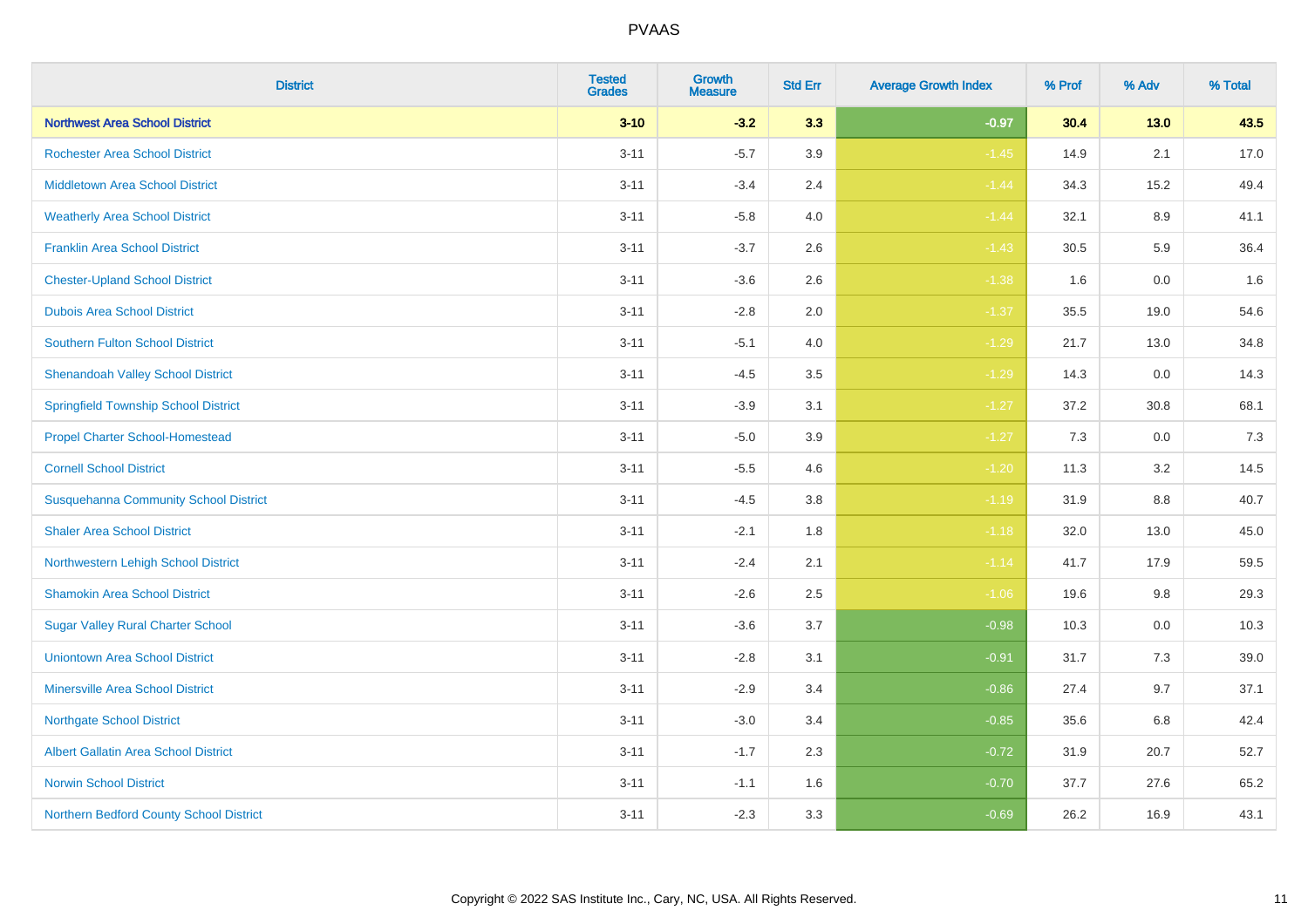| <b>District</b>                          | <b>Tested</b><br><b>Grades</b> | <b>Growth</b><br><b>Measure</b> | <b>Std Err</b> | <b>Average Growth Index</b> | % Prof | % Adv   | % Total |
|------------------------------------------|--------------------------------|---------------------------------|----------------|-----------------------------|--------|---------|---------|
| <b>Northwest Area School District</b>    | $3 - 10$                       | $-3.2$                          | 3.3            | $-0.97$                     | 30.4   | 13.0    | 43.5    |
| <b>New Brighton Area School District</b> | $3 - 11$                       | $-2.1$                          | 3.2            | $-0.65$                     | 31.5   | 11.1    | 42.6    |
| Propel Charter School - Braddock Hills   | $3 - 11$                       | $-2.1$                          | 3.3            | $-0.63$                     | 4.8    | 3.2     | 8.1     |
| <b>Lebanon School District</b>           | $3 - 11$                       | $-1.2$                          | 1.9            | $-0.63$                     | 15.2   | 6.4     | 21.6    |
| <b>Carlynton School District</b>         | $3 - 11$                       | $-2.0$                          | 3.2            | $-0.62$                     | 27.9   | 5.2     | 33.1    |
| <b>Exeter Township School District</b>   | $3 - 11$                       | $-1.0$                          | 1.7            | $-0.58$                     | 27.2   | 15.6    | 42.8    |
| <b>South Eastern School District</b>     | $3 - 11$                       | $-1.0$                          | 1.8            | $-0.55$                     | 36.4   | 17.1    | 53.5    |
| <b>Highlands School District</b>         | $3 - 11$                       | $-1.3$                          | 2.3            | $-0.55$                     | 32.6   | 10.5    | 43.0    |
| <b>Lakeview School District</b>          | $3 - 11$                       | $-1.9$                          | 3.5            | $-0.53$                     | 41.5   | 12.3    | 53.8    |
| York Academy Regional Charter School     | $3 - 11$                       | $-2.3$                          | 4.4            | $-0.52$                     | 23.5   | $2.0\,$ | 25.5    |
| <b>Allegheny Valley School District</b>  | $3 - 11$                       | $-1.9$                          | 3.9            | $-0.48$                     | 31.8   | 11.4    | 43.2    |
| <b>Schuylkill Valley School District</b> | $3 - 11$                       | $-1.0$                          | 2.2            | $-0.47$                     | 29.8   | 20.2    | 50.0    |
| <b>Chichester School District</b>        | $3 - 11$                       | $-1.8$                          | 4.2            | $-0.44$                     | 40.0   | 14.0    | 54.0    |
| <b>Farrell Area School District</b>      | $3 - 11$                       | $-1.9$                          | 4.2            | $-0.44$                     | 9.3    | 11.6    | 20.9    |
| <b>Burrell School District</b>           | $3 - 11$                       | $-1.5$                          | 3.3            | $-0.44$                     | 27.8   | 17.7    | 45.6    |
| <b>Forest Area School District</b>       | $3 - 11$                       | $-1.8$                          | 4.7            | $-0.37$                     | 18.9   | 15.1    | 34.0    |
| <b>Westmont Hilltop School District</b>  | $3 - 11$                       | $-1.0$                          | 2.8            | $-0.36$                     | 33.3   | 14.7    | 48.0    |
| <b>Pine Grove Area School District</b>   | $3 - 11$                       | $-1.1$                          | 3.0            | $-0.36$                     | 29.5   | 14.3    | 43.8    |
| <b>Everett Area School District</b>      | $3 - 11$                       | $-1.1$                          | 3.1            | $-0.34$                     | 34.2   | 13.2    | 47.4    |
| <b>Palmerton Area School District</b>    | $3 - 11$                       | $-0.9$                          | 2.7            | $-0.34$                     | 34.3   | 14.3    | 48.6    |
| <b>Clairton City School District</b>     | $3 - 11$                       | $-1.6$                          | 5.0            | $-0.32$                     | 3.8    | 0.5     | 4.4     |
| South Allegheny School District          | $3 - 11$                       | $-0.9$                          | 3.1            | $-0.30$                     | 23.8   | 2.5     | 26.2    |
| Northern Lebanon School District         | $3 - 11$                       | $-0.7$                          | 2.3            | $-0.29$                     | 18.8   | 6.8     | 25.6    |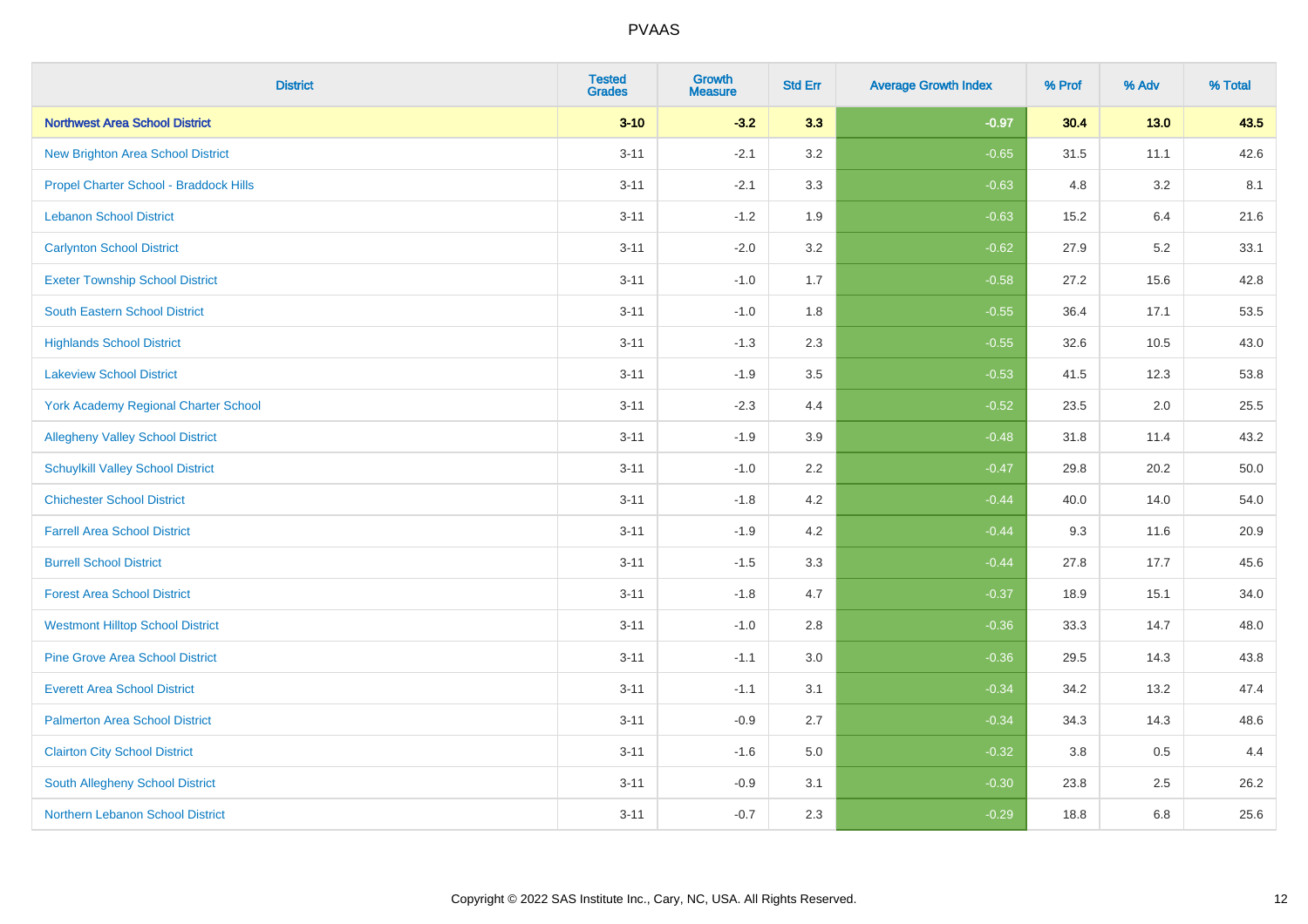| <b>District</b>                                  | <b>Tested</b><br><b>Grades</b> | <b>Growth</b><br><b>Measure</b> | <b>Std Err</b> | <b>Average Growth Index</b> | % Prof | % Adv  | % Total |
|--------------------------------------------------|--------------------------------|---------------------------------|----------------|-----------------------------|--------|--------|---------|
| <b>Northwest Area School District</b>            | $3 - 10$                       | $-3.2$                          | 3.3            | $-0.97$                     | 30.4   | $13.0$ | 43.5    |
| <b>Blacklick Valley School District</b>          | $3 - 11$                       | $-0.9$                          | 3.9            | $-0.23$                     | 7.7    | 7.7    | 15.4    |
| <b>Claysburg-Kimmel School District</b>          | $3 - 11$                       | $-1.2$                          | 5.2            | $-0.22$                     | 5.0    | 0.0    | $5.0$   |
| Jeannette City School District                   | $3 - 11$                       | $-0.7$                          | 3.4            | $-0.20$                     | 26.8   | 4.1    | 30.9    |
| South Side Area School District                  | $3 - 11$                       | $-0.6$                          | 3.1            | $-0.19$                     | 24.0   | 28.0   | 52.0    |
| <b>Central Greene School District</b>            | $3 - 11$                       | $-0.4$                          | 2.5            | $-0.15$                     | 27.8   | 14.8   | 42.6    |
| <b>Greencastle-Antrim School District</b>        | $3 - 11$                       | $-0.3$                          | 2.0            | $-0.14$                     | 30.9   | 22.2   | 53.1    |
| <b>Otto-Eldred School District</b>               | $3 - 11$                       | $-0.5$                          | 3.5            | $-0.13$                     | 35.8   | 10.5   | 46.3    |
| <b>Fairfield Area School District</b>            | $3 - 11$                       | $-0.5$                          | 3.6            | $-0.13$                     | 43.9   | 6.1    | 50.0    |
| <b>Wilson Area School District</b>               | $3 - 11$                       | $-0.3$                          | 2.4            | $-0.12$                     | 35.4   | 14.6   | 50.0    |
| <b>Harrisburg City School District</b>           | $3 - 11$                       | $-0.2$                          | 2.0            | $-0.11$                     | 6.0    | 2.0    | 8.0     |
| <b>Brockway Area School District</b>             | $3 - 11$                       | $-0.4$                          | 3.5            | $-0.11$                     | 41.2   | 13.8   | 55.0    |
| Northern Cambria School District                 | $3 - 11$                       | $-0.3$                          | 3.4            | $-0.09$                     | 26.5   | 1.2    | 27.7    |
| <b>Warren County School District</b>             | $3 - 11$                       | $-0.1$                          | 1.6            | $-0.06$                     | 26.7   | 9.7    | 36.4    |
| Southern Tioga School District                   | $3 - 11$                       | $-0.1$                          | 2.8            | $-0.03$                     | 26.3   | 10.3   | 36.6    |
| Penn Hills School District                       | $3 - 11$                       | 0.0                             | 2.4            | 0.02                        | 18.4   | 7.1    | 25.6    |
| Community Academy Of Philadelphia Charter School | $3 - 11$                       | 0.1                             | 2.6            | 0.06                        | 9.7    | 2.6    | 12.4    |
| <b>Tidioute Community Charter School</b>         | $3 - 11$                       | 0.8                             | 4.4            | 0.19                        | 18.1   | 6.9    | 25.0    |
| Hamburg Area School District                     | $3 - 11$                       | 0.6                             | 2.4            | 0.25                        | 28.0   | 15.5   | 43.6    |
| <b>Shippensburg Area School District</b>         | $3 - 11$                       | 0.5                             | 1.8            | 0.26                        | 23.5   | 22.8   | 46.3    |
| <b>Jersey Shore Area School District</b>         | $3 - 11$                       | 0.7                             | 2.5            | 0.27                        | 39.3   | 13.6   | 52.9    |
| <b>New Foundations Charter School</b>            | $3 - 11$                       | 0.6                             | 2.2            | 0.29                        | 22.4   | 4.0    | 26.4    |
| <b>Hopewell Area School District</b>             | $3 - 11$                       | 0.8                             | 2.6            | 0.31                        | 34.5   | 12.4   | 46.9    |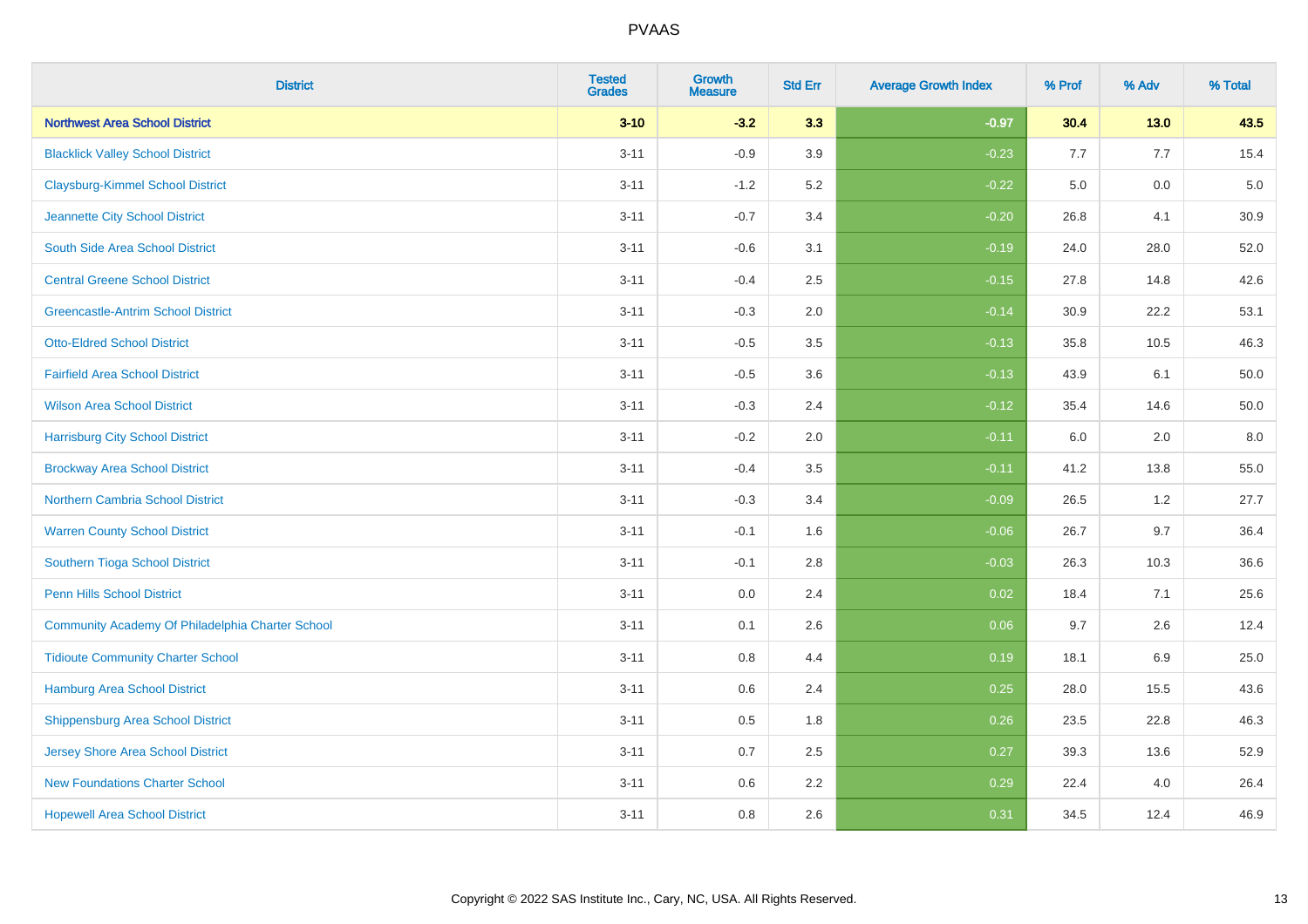| <b>District</b>                                | <b>Tested</b><br><b>Grades</b> | <b>Growth</b><br><b>Measure</b> | <b>Std Err</b> | <b>Average Growth Index</b> | % Prof | % Adv  | % Total |
|------------------------------------------------|--------------------------------|---------------------------------|----------------|-----------------------------|--------|--------|---------|
| <b>Northwest Area School District</b>          | $3 - 10$                       | $-3.2$                          | 3.3            | $-0.97$                     | 30.4   | $13.0$ | 43.5    |
| <b>North Star School District</b>              | $3 - 11$                       | 1.1                             | 3.3            | 0.34                        | 26.2   | 20.0   | 46.2    |
| <b>Wattsburg Area School District</b>          | $3 - 11$                       | 1.0                             | 2.7            | 0.36                        | 20.4   | 12.4   | 32.7    |
| <b>Upper Adams School District</b>             | $3 - 11$                       | 0.9                             | 2.5            | 0.37                        | 33.0   | 17.0   | 50.0    |
| Pennsylvania Cyber Charter School              | $3 - 11$                       | 0.6                             | 1.5            | 0.37                        | 20.8   | 8.1    | 28.9    |
| <b>Reach Cyber Charter School</b>              | $3 - 11$                       | 1.4                             | 3.6            | 0.40                        | 32.9   | 15.2   | 48.1    |
| <b>Austin Area School District</b>             | $3 - 11$                       | 2.6                             | 6.0            | 0.43                        | 25.0   | 18.8   | 43.8    |
| <b>Brentwood Borough School District</b>       | $3 - 11$                       | 1.3                             | 3.0            | 0.44                        | 20.2   | 16.0   | 36.2    |
| <b>Juniata Valley School District</b>          | $3 - 11$                       | 1.6                             | 3.2            | 0.51                        | 23.1   | 9.4    | 32.5    |
| Shenango Area School District                  | $3 - 11$                       | 1.7                             | 3.2            | 0.52                        | 41.4   | 13.8   | 55.3    |
| <b>Seneca Valley School District</b>           | $3 - 11$                       | 0.8                             | 1.4            | 0.54                        | 40.6   | 25.2   | 65.8    |
| <b>Oley Valley School District</b>             | $3 - 11$                       | 1.4                             | 2.4            | 0.56                        | 37.4   | 23.9   | 61.4    |
| <b>Upper Moreland Township School District</b> | $3 - 11$                       | 1.1                             | 2.0            | 0.56                        | 24.8   | 26.6   | 51.3    |
| <b>Bensalem Township School District</b>       | $3 - 11$                       | 1.0                             | 1.6            | 0.63                        | 24.3   | 10.7   | 34.9    |
| <b>Springfield School District</b>             | $3 - 11$                       | 1.2                             | 1.7            | 0.69                        | 31.8   | 25.2   | 56.9    |
| <b>Williams Valley School District</b>         | $3 - 11$                       | 2.6                             | 3.7            | 0.69                        | 17.0   | 5.1    | 22.0    |
| <b>Mercer Area School District</b>             | $3 - 11$                       | $2.2\,$                         | 3.1            | 0.70                        | 24.4   | 11.8   | 36.2    |
| <b>Forest Hills School District</b>            | $3 - 11$                       | 1.8                             | 2.5            | 0.71                        | 28.8   | 10.3   | 39.1    |
| <b>Tunkhannock Area School District</b>        | $3 - 11$                       | 1.4                             | 2.0            | 0.71                        | 29.8   | 18.1   | 47.9    |
| <b>School Lane Charter School</b>              | $3 - 11$                       | 2.6                             | 3.6            | 0.72                        | 23.1   | 18.7   | 41.8    |
| <b>Lewisburg Area School District</b>          | $3 - 11$                       | 1.7                             | 2.4            | 0.72                        | 35.9   | 35.9   | 71.8    |
| <b>Penn-Delco School District</b>              | $3 - 11$                       | 1.3                             | 1.8            | 0.75                        | 26.5   | 12.6   | 39.1    |
| <b>Moon Area School District</b>               | $3 - 11$                       | 1.5                             | 1.8            | 0.86                        | 34.5   | 25.5   | 60.0    |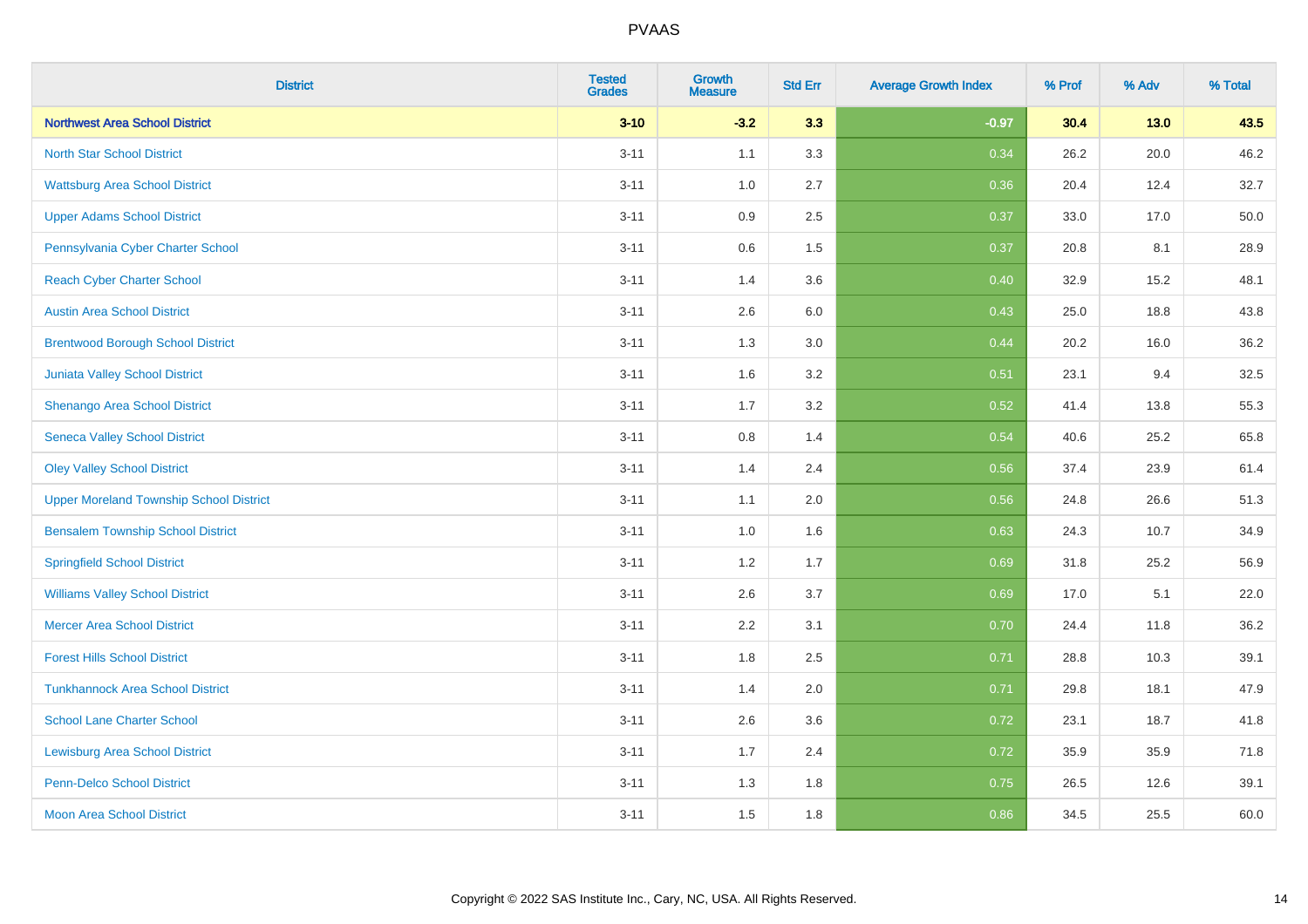| <b>District</b>                           | <b>Tested</b><br><b>Grades</b> | <b>Growth</b><br><b>Measure</b> | <b>Std Err</b> | <b>Average Growth Index</b> | % Prof | % Adv  | % Total |
|-------------------------------------------|--------------------------------|---------------------------------|----------------|-----------------------------|--------|--------|---------|
| <b>Northwest Area School District</b>     | $3 - 10$                       | $-3.2$                          | 3.3            | $-0.97$                     | 30.4   | $13.0$ | 43.5    |
| <b>Blackhawk School District</b>          | $3 - 11$                       | 2.0                             | 2.3            | 0.87                        | 34.6   | 20.7   | 55.3    |
| Aspira Bilingual Cyber Charter School     | $3 - 11$                       | 5.1                             | 5.8            | 0.87                        | 4.8    | 0.0    | 4.8     |
| Hope For Hyndman Charter School           | $3 - 11$                       | 5.1                             | 5.8            | 0.88                        | 14.3   | 7.1    | 21.4    |
| <b>Clarion Area School District</b>       | $3 - 11$                       | 3.2                             | 3.7            | 0.88                        | 31.7   | 13.3   | 45.0    |
| West Jefferson Hills School District      | $3 - 11$                       | 1.9                             | 1.9            | 0.99                        | 34.8   | 27.3   | 62.1    |
| <b>Galeton Area School District</b>       | $3 - 11$                       | 5.4                             | 5.4            | $1.01$                      | 33.3   | 22.2   | 55.6    |
| <b>Sharpsville Area School District</b>   | $3 - 11$                       | 3.8                             | 3.7            | 1.04                        | 41.1   | 23.2   | 64.3    |
| <b>Bermudian Springs School District</b>  | $3 - 11$                       | 2.5                             | 2.4            | 1.05                        | 31.8   | 23.5   | 55.3    |
| <b>Haverford Township School District</b> | $3 - 11$                       | 1.4                             | 1.4            | 1.05                        | 36.7   | 26.3   | 63.0    |
| <b>Athens Area School District</b>        | $3 - 11$                       | 2.6                             | 2.3            | 1.11                        | 34.9   | 12.3   | 47.3    |
| Esperanza Cyber Charter School            | $3 - 11$                       | 7.1                             | 6.1            | 1.15                        | 8.8    | 2.9    | 11.8    |
| <b>Solanco School District</b>            | $3 - 11$                       | 2.2                             | 1.8            | 1.18                        | 27.2   | 15.0   | 42.3    |
| Johnsonburg Area School District          | $3 - 11$                       | 5.0                             | 3.9            | 1.27                        | 35.5   | 11.8   | 47.4    |
| Pennsylvania Virtual Charter School       | $3 - 11$                       | 4.4                             | 3.4            | 1.31                        | 29.8   | 21.2   | 51.0    |
| <b>Ringgold School District</b>           | $3 - 11$                       | 2.9                             | 2.2            | 1.32                        | 23.8   | 13.3   | 37.1    |
| <b>Keystone School District</b>           | $3 - 11$                       | 7.8                             | 5.7            | 1.37                        | 35.0   | 45.0   | 80.0    |
| Philipsburg-Osceola Area School District  | $3 - 11$                       | 4.1                             | 3.0            | 1.37                        | 22.5   | 16.2   | 38.8    |
| <b>Western Wayne School District</b>      | $3 - 11$                       | 3.6                             | 2.6            | 1.39                        | 30.8   | 16.2   | 47.0    |
| <b>Midd-West School District</b>          | $3 - 11$                       | 3.6                             | 2.6            | 1.42                        | 28.6   | 25.0   | 53.6    |
| <b>Conestoga Valley School District</b>   | $3 - 11$                       | 2.4                             | 1.7            | 1.43                        | 35.0   | 23.5   | 58.5    |
| <b>Gateway School District</b>            | $3 - 11$                       | 3.1                             | 2.0            | 1.55                        | 35.7   | 18.5   | 54.2    |
| <b>Fort Leboeuf School District</b>       | $3 - 11$                       | 3.5                             | 2.2            | 1.58                        | 32.0   | 16.8   | 48.8    |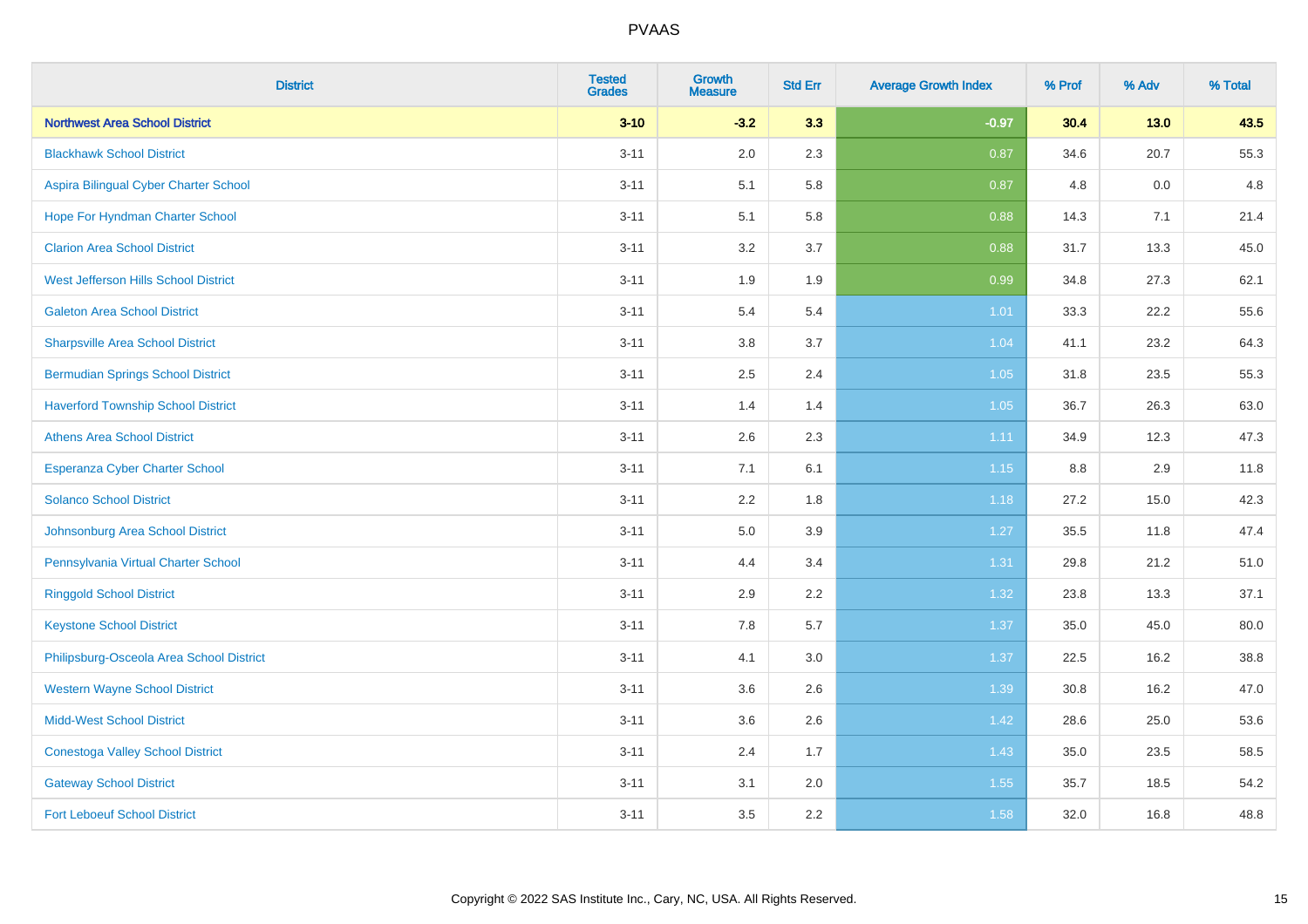| <b>District</b>                                | <b>Tested</b><br><b>Grades</b> | <b>Growth</b><br><b>Measure</b> | <b>Std Err</b> | <b>Average Growth Index</b> | % Prof | % Adv  | % Total |
|------------------------------------------------|--------------------------------|---------------------------------|----------------|-----------------------------|--------|--------|---------|
| <b>Northwest Area School District</b>          | $3 - 10$                       | $-3.2$                          | 3.3            | $-0.97$                     | 30.4   | $13.0$ | 43.5    |
| <b>Salisbury Township School District</b>      | $3 - 11$                       | 5.8                             | 3.6            | 1.62                        | 24.4   | 12.6   | 37.0    |
| <b>Halifax Area School District</b>            | $3 - 11$                       | 5.8                             | 3.5            | 1.64                        | 32.1   | 18.9   | 50.9    |
| <b>Penn-Trafford School District</b>           | $3 - 11$                       | 2.9                             | 1.8            | 1.68                        | 46.3   | 26.2   | 72.5    |
| <b>Port Allegany School District</b>           | $3 - 11$                       | 6.5                             | 3.7            | 1.74                        | 26.4   | 11.3   | 37.7    |
| Mt Lebanon School District                     | $3 - 11$                       | 2.4                             | 1.3            | 1.79                        | 39.3   | 37.4   | 76.8    |
| Leechburg Area School District                 | $3 - 11$                       | 7.0                             | 3.9            | 1.79                        | 37.7   | 4.9    | 42.6    |
| <b>Sayre Area School District</b>              | $3 - 11$                       | 5.8                             | 3.2            | 1.81                        | 30.3   | 21.0   | 51.3    |
| <b>Perkiomen Valley School District</b>        | $3 - 11$                       | 2.7                             | 1.5            | 1.83                        | 35.0   | 25.3   | 60.3    |
| <b>United School District</b>                  | $3 - 11$                       | 6.3                             | 3.3            | 1.89                        | 38.8   | 16.3   | 55.0    |
| Eastern Lebanon County School District         | $3 - 11$                       | 4.0                             | 2.1            | 1.89                        | 23.5   | 11.5   | 35.0    |
| <b>Spring Grove Area School District</b>       | $3 - 11$                       | 3.9                             | 2.0            | 1.90                        | 30.0   | 23.0   | 53.0    |
| South Middleton School District                | $3 - 11$                       | 4.4                             | 2.2            | 1.95                        | 31.1   | 16.4   | 47.5    |
| <b>Keystone Central School District</b>        | $3 - 11$                       | 3.6                             | 1.8            | 2.04                        | 27.1   | 14.6   | 41.8    |
| Northampton Area School District               | $3 - 11$                       | 3.2                             | 1.5            | 2.05                        | 29.8   | 17.9   | 47.7    |
| Northeastern York School District              | $3 - 11$                       | 3.8                             | 1.8            | 2.11                        | 32.7   | 21.0   | 53.7    |
| <b>Muncy School District</b>                   | $3 - 11$                       | 6.9                             | 3.3            | 2.12                        | 37.6   | 18.8   | 56.4    |
| <b>Brookville Area School District</b>         | $3 - 11$                       | 6.8                             | 3.1            | 2.19                        | 46.1   | 14.6   | 60.7    |
| Mastery Charter School - Hardy Williams        | $3 - 11$                       | 6.6                             | 3.0            | 2.21                        | 24.7   | 1.2    | 25.9    |
| <b>Blue Ridge School District</b>              | $3 - 11$                       | 8.3                             | 3.7            | 2.24                        | 29.6   | 9.3    | 38.9    |
| East Pennsboro Area School District            | $3 - 11$                       | 4.8                             | 2.1            | 2.26                        | 36.8   | 16.9   | 53.7    |
| <b>Brandywine Heights Area School District</b> | $3 - 11$                       | 5.8                             | 2.6            | 2.27                        | 27.7   | 28.6   | 56.2    |
| Huntingdon Area School District                | $3 - 11$                       | 5.8                             | 2.6            | 2.28                        | 27.8   | 17.4   | 45.2    |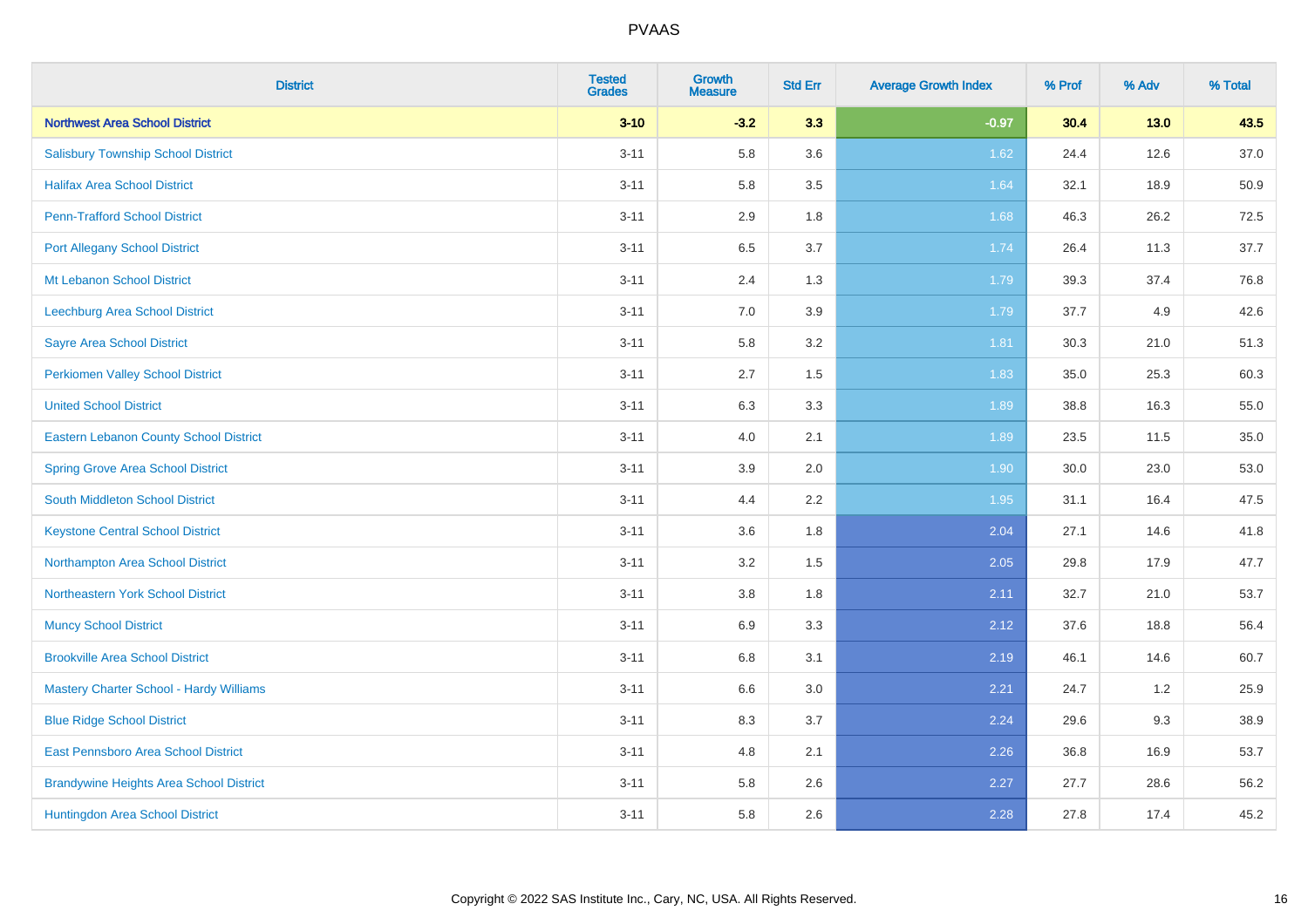| <b>District</b>                           | <b>Tested</b><br><b>Grades</b> | <b>Growth</b><br><b>Measure</b> | <b>Std Err</b> | <b>Average Growth Index</b> | % Prof | % Adv  | % Total |
|-------------------------------------------|--------------------------------|---------------------------------|----------------|-----------------------------|--------|--------|---------|
| <b>Northwest Area School District</b>     | $3 - 10$                       | $-3.2$                          | 3.3            | $-0.97$                     | 30.4   | $13.0$ | 43.5    |
| <b>Red Lion Area School District</b>      | $3 - 11$                       | 4.5                             | 1.9            | 2.31                        | 32.3   | 21.5   | 53.8    |
| <b>Bentworth School District</b>          | $3 - 11$                       | 7.0                             | 3.0            | 2.36                        | 26.6   | 17.0   | 43.6    |
| <b>Homer-Center School District</b>       | $3 - 11$                       | 8.8                             | 3.5            | 2.53                        | 38.0   | 17.7   | 55.8    |
| <b>Palisades School District</b>          | $3 - 11$                       | 7.7                             | 2.9            | 2.66                        | 27.8   | 20.3   | 48.1    |
| <b>Bedford Area School District</b>       | $3 - 11$                       | 6.4                             | 2.4            | 2.68                        | 31.0   | 20.6   | 51.6    |
| Saint Marys Area School District          | $3 - 11$                       | 6.0                             | 2.2            | 2.69                        | 35.4   | 18.3   | 53.7    |
| <b>Crawford Central School District</b>   | $3 - 11$                       | 5.7                             | 2.1            | 2.71                        | 26.4   | 15.8   | 42.1    |
| <b>Great Valley School District</b>       | $3 - 11$                       | 5.4                             | 2.0            | 2.77                        | 33.8   | 33.5   | 67.3    |
| <b>Canton Area School District</b>        | $3 - 11$                       | 8.4                             | 2.9            | 2.92                        | 13.8   | 23.0   | 36.8    |
| <b>Bald Eagle Area School District</b>    | $3 - 11$                       | 7.6                             | 2.5            | 3.00                        | 31.6   | 15.6   | 47.3    |
| <b>Line Mountain School District</b>      | $3 - 11$                       | 11.7                            | 3.9            | 3.01                        | 40.4   | 42.3   | 82.7    |
| <b>Lower Dauphin School District</b>      | $3 - 11$                       | 5.3                             | 1.8            | 3.03                        | 30.6   | 26.8   | 57.5    |
| <b>Upper Perkiomen School District</b>    | $3 - 11$                       | 5.7                             | 1.9            | 3.04                        | 25.4   | 19.9   | 45.4    |
| <b>Greenwood School District</b>          | $3 - 11$                       | 11.3                            | 3.6            | 3.14                        | 31.2   | 32.8   | 63.9    |
| <b>Avon Grove Charter School</b>          | $3 - 11$                       | 9.8                             | 3.1            | 3.18                        | 32.4   | 26.0   | 58.4    |
| <b>Penncrest School District</b>          | $3 - 11$                       | 6.0                             | 1.9            | 3.24                        | 31.1   | 16.9   | 48.0    |
| <b>Upper Dauphin Area School District</b> | $3 - 11$                       | 16.5                            | 5.1            | 3.26                        | 37.5   | 26.8   | 64.3    |
| <b>Steel Valley School District</b>       | $3 - 11$                       | 11.1                            | 3.3            | 3.33                        | 34.8   | 10.1   | 44.9    |
| South Fayette Township School District    | $3 - 11$                       | 6.0                             | 1.8            | 3.33                        | 32.2   | 38.3   | 70.5    |
| <b>Bellefonte Area School District</b>    | $3 - 11$                       | 6.7                             | 2.0            | 3.34                        | 28.8   | 21.5   | 50.2    |
| <b>Conrad Weiser Area School District</b> | $3 - 11$                       | 7.1                             | 2.1            | 3.34                        | 28.2   | 14.4   | 42.6    |
| <b>Wilmington Area School District</b>    | $3 - 11$                       | 11.1                            | 3.3            | 3.37                        | 29.8   | 26.2   | 56.0    |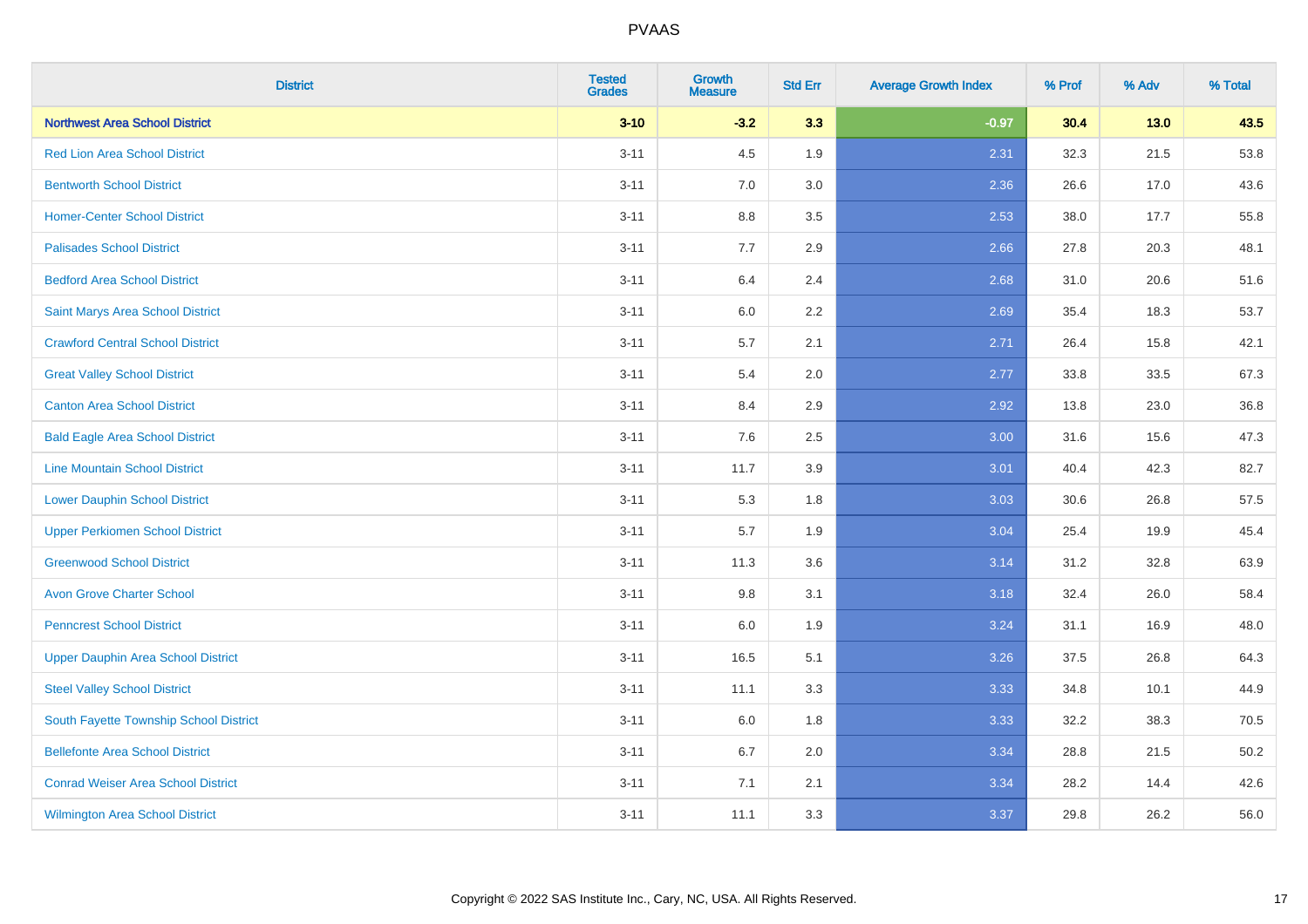| <b>District</b>                                | <b>Tested</b><br><b>Grades</b> | <b>Growth</b><br><b>Measure</b> | <b>Std Err</b> | <b>Average Growth Index</b> | % Prof | % Adv  | % Total |
|------------------------------------------------|--------------------------------|---------------------------------|----------------|-----------------------------|--------|--------|---------|
| <b>Northwest Area School District</b>          | $3 - 10$                       | $-3.2$                          | 3.3            | $-0.97$                     | 30.4   | $13.0$ | 43.5    |
| <b>Fairview School District</b>                | $3 - 11$                       | 8.3                             | 2.4            | 3.43                        | 41.9   | 34.9   | 76.7    |
| <b>North Pocono School District</b>            | $3 - 11$                       | 13.1                            | 3.7            | 3.54                        | 31.4   | 33.3   | 64.7    |
| <b>York Suburban School District</b>           | $3 - 11$                       | 7.4                             | 2.1            | 3.55                        | 24.9   | 31.2   | 56.1    |
| Oil City Area School District                  | $3 - 11$                       | 8.6                             | 2.4            | 3.56                        | 29.1   | 13.1   | 42.2    |
| <b>Reading School District</b>                 | $3 - 11$                       | 4.3                             | 1.2            | 3.71                        | 16.8   | 6.0    | 22.8    |
| <b>Spring Cove School District</b>             | $3 - 11$                       | 9.1                             | 2.4            | 3.77                        | 31.8   | 25.4   | 57.1    |
| <b>Hampton Township School District</b>        | $3 - 11$                       | 7.4                             | 2.0            | 3.79                        | 37.9   | 39.2   | 77.0    |
| <b>Hazleton Area School District</b>           | $3 - 11$                       | 6.0                             | 1.6            | 3.85                        | 20.5   | 9.0    | 29.5    |
| <b>Warrior Run School District</b>             | $3 - 11$                       | 10.5                            | 2.7            | 3.86                        | 34.1   | 16.8   | 50.9    |
| <b>Dallas School District</b>                  | $3 - 11$                       | 8.1                             | 2.1            | 3.87                        | 32.4   | 22.4   | 54.8    |
| Phoenixville Area School District              | $3 - 11$                       | 7.3                             | 1.8            | 3.96                        | 32.3   | 27.6   | 59.8    |
| Abington Heights School District               | $3 - 11$                       | 6.7                             | 1.7            | 4.00                        | 33.8   | 31.7   | 65.5    |
| Downingtown Area School District               | $3 - 11$                       | 4.4                             | 1.1            | 4.06                        | 30.1   | 32.0   | 62.2    |
| <b>Ephrata Area School District</b>            | $3 - 11$                       | 6.8                             | 1.7            | 4.08                        | 31.6   | 17.1   | 48.8    |
| <b>Valley View School District</b>             | $3 - 11$                       | 9.3                             | 2.2            | 4.18                        | 26.6   | 23.1   | 49.7    |
| <b>Laurel School District</b>                  | $3 - 11$                       | 13.0                            | 3.1            | 4.19                        | 30.3   | 15.7   | 46.1    |
| Pennsylvania Leadership Charter School         | $3 - 11$                       | 8.0                             | 1.9            | 4.22                        | 33.1   | 27.8   | 60.9    |
| <b>Wallenpaupack Area School District</b>      | $3 - 11$                       | 8.8                             | 2.1            | 4.28                        | 28.5   | 18.9   | 47.4    |
| <b>Coudersport Area School District</b>        | $3 - 11$                       | 14.8                            | 3.4            | 4.33                        | 34.7   | 28.0   | 62.7    |
| <b>Lower Moreland Township School District</b> | $3 - 11$                       | 8.7                             | 2.0            | 4.35                        | 38.2   | 33.2   | 71.4    |
| <b>Pennsbury School District</b>               | $3 - 11$                       | 5.6                             | 1.3            | 4.38                        | 37.7   | 27.7   | 65.4    |
| Northern York County School District           | $3 - 11$                       | 8.4                             | 1.8            | 4.63                        | 24.3   | 23.1   | 47.4    |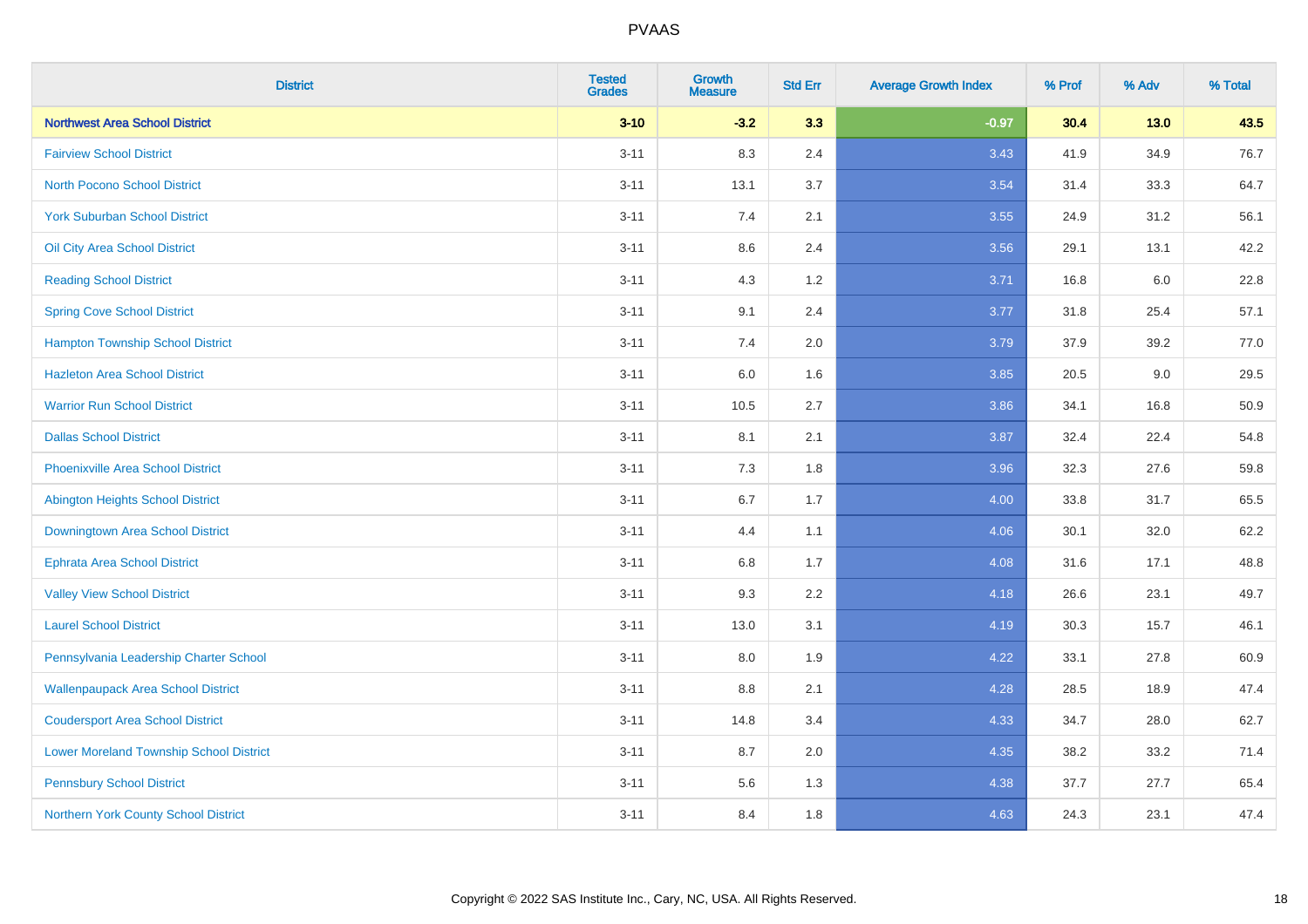| <b>District</b>                              | <b>Tested</b><br><b>Grades</b> | <b>Growth</b><br><b>Measure</b> | <b>Std Err</b> | <b>Average Growth Index</b> | % Prof | % Adv  | % Total |
|----------------------------------------------|--------------------------------|---------------------------------|----------------|-----------------------------|--------|--------|---------|
| <b>Northwest Area School District</b>        | $3 - 10$                       | $-3.2$                          | 3.3            | $-0.97$                     | 30.4   | $13.0$ | 43.5    |
| <b>Stroudsburg Area School District</b>      | $3 - 11$                       | 7.5                             | 1.6            | 4.70                        | 30.4   | 18.3   | 48.7    |
| <b>West Perry School District</b>            | $3 - 11$                       | 11.0                            | 2.3            | 4.76                        | 26.9   | 20.5   | 47.4    |
| <b>Lakeland School District</b>              | $3 - 11$                       | 13.3                            | 2.8            | 4.80                        | 22.2   | 21.2   | 43.4    |
| <b>Penn Manor School District</b>            | $3 - 11$                       | 7.1                             | 1.5            | 4.82                        | 26.7   | 20.5   | 47.2    |
| <b>Iroquois School District</b>              | $3 - 11$                       | 13.6                            | 2.8            | 4.83                        | 33.3   | 16.0   | 49.4    |
| <b>Lehighton Area School District</b>        | $3 - 11$                       | 11.4                            | 2.4            | 4.84                        | 30.5   | 24.9   | 55.3    |
| <b>Belle Vernon Area School District</b>     | $3 - 11$                       | 11.1                            | 2.3            | 4.88                        | 31.6   | 25.4   | 57.1    |
| <b>Quaker Valley School District</b>         | $3 - 11$                       | 12.2                            | 2.5            | 4.90                        | 39.5   | 26.4   | 65.9    |
| <b>Berlin Brothersvalley School District</b> | $3 - 11$                       | 19.6                            | 4.0            | 4.93                        | 28.3   | 41.3   | 69.6    |
| <b>West Branch Area School District</b>      | $3 - 11$                       | 17.0                            | 3.3            | 5.20                        | 47.1   | 19.1   | 66.2    |
| <b>Cornwall-Lebanon School District</b>      | $3 - 11$                       | 8.2                             | 1.6            | 5.24                        | 28.0   | 20.5   | 48.6    |
| Lake-Lehman School District                  | $3 - 11$                       | 14.9                            | 2.8            | 5.34                        | 25.8   | 22.5   | 48.3    |
| <b>Pine-Richland School District</b>         | $3 - 11$                       | 9.3                             | 1.7            | 5.56                        | 42.3   | 35.8   | 78.1    |
| <b>Pequea Valley School District</b>         | $3 - 11$                       | 18.0                            | 3.1            | 5.74                        | 29.2   | 37.5   | 66.7    |
| <b>Harbor Creek School District</b>          | $3 - 11$                       | 13.4                            | 2.3            | 5.80                        | 34.5   | 40.7   | 75.2    |
| <b>Punxsutawney Area School District</b>     | $3 - 11$                       | 15.8                            | 2.7            | 5.83                        | 18.6   | 29.0   | 47.6    |
| <b>Indiana Area School District</b>          | $3 - 11$                       | 12.0                            | 2.0            | 5.98                        | 30.0   | 30.4   | 60.3    |
| <b>Agora Cyber Charter School</b>            | $3 - 11$                       | 14.6                            | 2.4            | 6.03                        | 24.7   | 19.5   | 44.2    |
| <b>Franklin Regional School District</b>     | $3 - 11$                       | 11.3                            | 1.8            | 6.13                        | 30.0   | 35.0   | 65.0    |
| <b>Tuscarora School District</b>             | $3 - 11$                       | 13.4                            | 2.2            | 6.20                        | 37.1   | 26.3   | 63.4    |
| <b>Armstrong School District</b>             | $3 - 11$                       | 9.8                             | 1.6            | 6.22                        | 32.8   | 24.6   | 57.4    |
| <b>Cocalico School District</b>              | $3 - 11$                       | 12.3                            | 1.9            | 6.48                        | 28.2   | 32.3   | 60.5    |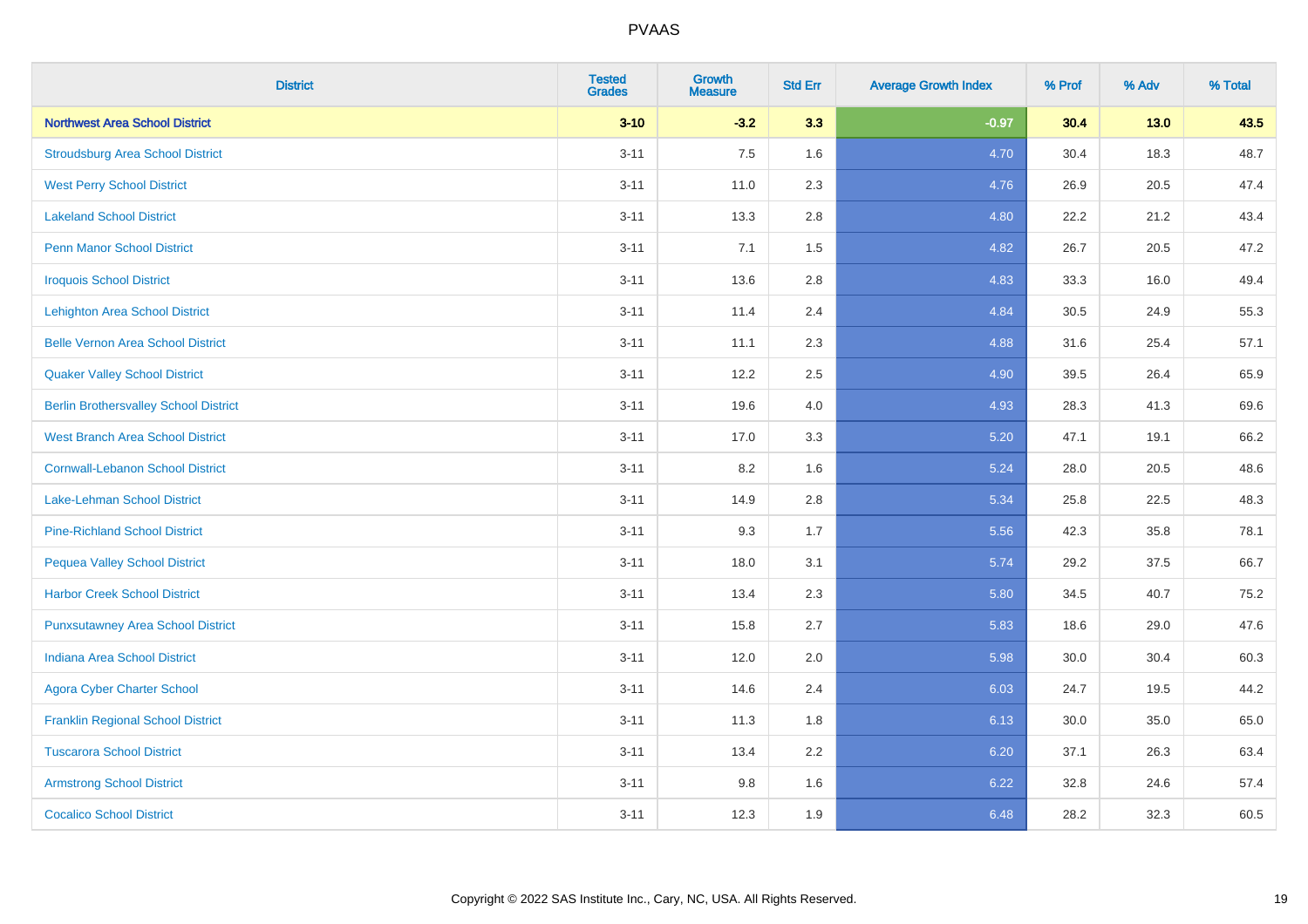| <b>District</b>                               | <b>Tested</b><br><b>Grades</b> | <b>Growth</b><br><b>Measure</b> | <b>Std Err</b> | <b>Average Growth Index</b> | % Prof | % Adv  | % Total |
|-----------------------------------------------|--------------------------------|---------------------------------|----------------|-----------------------------|--------|--------|---------|
| <b>Northwest Area School District</b>         | $3 - 10$                       | $-3.2$                          | 3.3            | $-0.97$                     | 30.4   | $13.0$ | 43.5    |
| <b>Manheim Central School District</b>        | $3 - 11$                       | 12.8                            | 2.0            | 6.52                        | 27.8   | 35.4   | 63.2    |
| <b>Neshaminy School District</b>              | $3 - 11$                       | 8.6                             | 1.3            | 6.56                        | 31.3   | 23.9   | 55.2    |
| <b>Millcreek Township School District</b>     | $3 - 11$                       | 9.1                             | 1.4            | 6.61                        | 34.5   | 30.1   | 64.6    |
| <b>Methacton School District</b>              | $3 - 11$                       | 11.0                            | 1.6            | 6.94                        | 36.0   | 33.6   | 69.6    |
| <b>Whitehall-Coplay School District</b>       | $3 - 11$                       | 11.8                            | 1.7            | 7.06                        | 32.3   | 21.7   | 54.0    |
| <b>Upper Merion Area School District</b>      | $3 - 11$                       | 14.0                            | 2.0            | 7.15                        | 34.4   | 32.6   | 67.0    |
| <b>Danville Area School District</b>          | $3 - 11$                       | 18.4                            | 2.6            | 7.19                        | 32.0   | 46.1   | 78.1    |
| <b>Mountain View School District</b>          | $3 - 11$                       | 24.2                            | 3.4            | 7.20                        | 45.8   | 37.3   | 83.0    |
| <b>East Penn School District</b>              | $3 - 11$                       | 8.9                             | 1.2            | 7.61                        | 32.8   | 26.4   | 59.2    |
| <b>Mifflin County School District</b>         | $3 - 11$                       | 12.3                            | 1.6            | 7.69                        | 35.1   | 15.1   | 50.3    |
| <b>Upper Saint Clair School District</b>      | $3 - 11$                       | 13.8                            | 1.8            | 7.86                        | 32.2   | 44.5   | 76.7    |
| <b>Peters Township School District</b>        | $3 - 11$                       | 14.1                            | 1.7            | 8.16                        | 35.2   | 41.6   | 76.8    |
| <b>Saucon Valley School District</b>          | $3 - 11$                       | 18.9                            | 2.2            | 8.48                        | 26.0   | 39.6   | 65.6    |
| <b>Southern York County School District</b>   | $3 - 11$                       | 15.5                            | 1.8            | 8.48                        | 37.6   | 29.2   | 66.8    |
| <b>Marple Newtown School District</b>         | $3 - 11$                       | 20.6                            | 2.3            | 8.95                        | 31.1   | 42.7   | 73.8    |
| Palmyra Area School District                  | $3 - 11$                       | 16.2                            | 1.8            | 9.02                        | 38.8   | 34.0   | 72.8    |
| <b>Unionville-Chadds Ford School District</b> | $3 - 11$                       | 15.8                            | 1.7            | 9.12                        | 31.2   | 48.0   | 79.2    |
| <b>Wayne Highlands School District</b>        | $3 - 11$                       | 22.5                            | 2.5            | 9.16                        | 33.8   | 40.4   | 74.2    |
| Fox Chapel Area School District               | $3 - 11$                       | 17.6                            | 1.9            | 9.47                        | 22.9   | 52.0   | 74.9    |
| <b>Delaware Valley School District</b>        | $3 - 11$                       | 15.7                            | 1.6            | 9.62                        | 36.7   | 32.1   | 68.8    |
| New Hope-Solebury School District             | $3 - 11$                       | 28.8                            | 2.9            | 9.77                        | 31.6   | 50.0   | 81.6    |
| <b>Hempfield School District</b>              | $3 - 11$                       | 13.4                            | 1.3            | 10.53                       | 29.9   | 36.8   | 66.7    |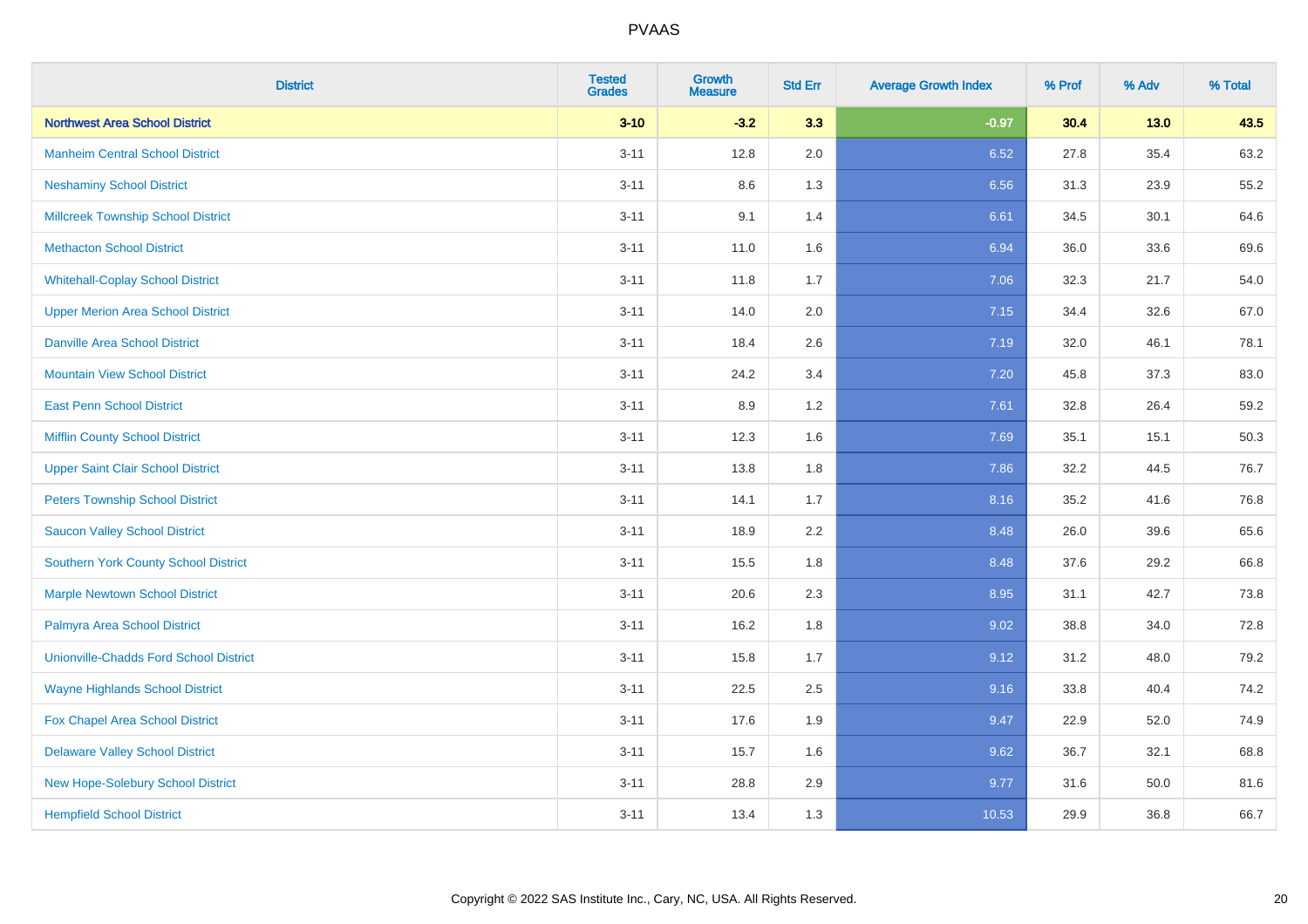| <b>District</b>                           | <b>Tested</b><br><b>Grades</b> | Growth<br><b>Measure</b> | <b>Std Err</b> | <b>Average Growth Index</b> | % Prof | % Adv  | % Total |
|-------------------------------------------|--------------------------------|--------------------------|----------------|-----------------------------|--------|--------|---------|
| <b>Northwest Area School District</b>     | $3 - 10$                       | $-3.2$                   | 3.3            | $-0.97$                     | 30.4   | $13.0$ | 43.5    |
| <b>Warwick School District</b>            | $3 - 11$                       | 21.7                     | 1.8            | 11.76                       | 27.7   | 36.3   | 64.0    |
| <b>Littlestown Area School District</b>   | $3 - 11$                       | 28.7                     | 2.4            | 11.83                       | 38.4   | 29.3   | 67.7    |
| <b>Council Rock School District</b>       | $3 - 11$                       | 13.5                     | 1.1            | 12.27                       | 32.0   | 35.4   | 67.4    |
| <b>Souderton Area School District</b>     | $3 - 11$                       | 18.5                     | 1.4            | 12.86                       | 39.2   | 31.2   | 70.4    |
| <b>Colonial School District</b>           | $3 - 11$                       | 22.1                     | 1.6            | 13.55                       | 27.2   | 43.5   | 70.6    |
| <b>Spring-Ford Area School District</b>   | $3 - 11$                       | 16.6                     | 1.2            | 14.02                       | 30.4   | 45.3   | 75.7    |
| <b>Dallastown Area School District</b>    | $3 - 11$                       | 19.9                     | 1.4            | 14.14                       | 36.8   | 34.2   | 71.0    |
| <b>North Allegheny School District</b>    | $3 - 11$                       | 18.0                     | 1.3            | 14.25                       | 30.5   | 42.9   | 73.4    |
| <b>Lower Merion School District</b>       | $3 - 11$                       | 18.9                     | 1.2            | 15.42                       | 29.4   | 48.6   | 78.0    |
| <b>North Penn School District</b>         | $3 - 11$                       | 17.6                     | 1.0            | 17.53                       | 30.8   | 35.7   | 66.4    |
| <b>Central Bucks School District</b>      | $3 - 11$                       | 15.5                     | 0.9            | 17.94                       | 34.8   | 41.4   | 76.2    |
| <b>State College Area School District</b> | $3 - 11$                       | 24.5                     | 1.3            | 18.59                       | 31.9   | 46.9   | 78.8    |
| Norristown Area School District           | $3 - 12$                       | $-25.4$                  | 1.7            | $-15.35$                    | 10.6   | 1.8    | 12.4    |
| Philadelphia City School District         | $3 - 12$                       | $-7.8$                   | 0.6            | $-13.43$                    | 16.4   | 6.5    | 22.9    |
| <b>Allentown City School District</b>     | $3 - 12$                       | $-16.9$                  | 1.4            | $-12.37$                    | 5.9    | 0.4    | 6.3     |
| <b>York City School District</b>          | $3 - 12$                       | $-17.7$                  | 1.8            | $-10.05$                    | 3.2    | 0.7    | 3.9     |
| Ambridge Area School District             | $3 - 12$                       | $-19.4$                  | 2.5            | $-7.64$                     | 23.2   | 5.6    | 28.9    |
| <b>Lancaster School District</b>          | $3 - 12$                       | $-10.0$                  | 1.4            | $-7.22$                     | 9.0    | 3.9    | 12.8    |
| <b>Hempfield Area School District</b>     | $3 - 12$                       | $-10.2$                  | 1.6            | $-6.37$                     | 28.1   | 19.2   | 47.3    |
| <b>New Castle Area School District</b>    | $3 - 12$                       | $-13.6$                  | 2.3            | $-5.99$                     | 17.6   | 2.0    | 19.5    |
| <b>West Mifflin Area School District</b>  | $3 - 12$                       | $-11.9$                  | 2.5            | $-4.77$                     | 15.9   | 4.0    | 19.9    |
| <b>Interboro School District</b>          | $3 - 12$                       | $-8.4$                   | 2.0            | $-4.27$                     | 27.6   | 6.4    | 34.1    |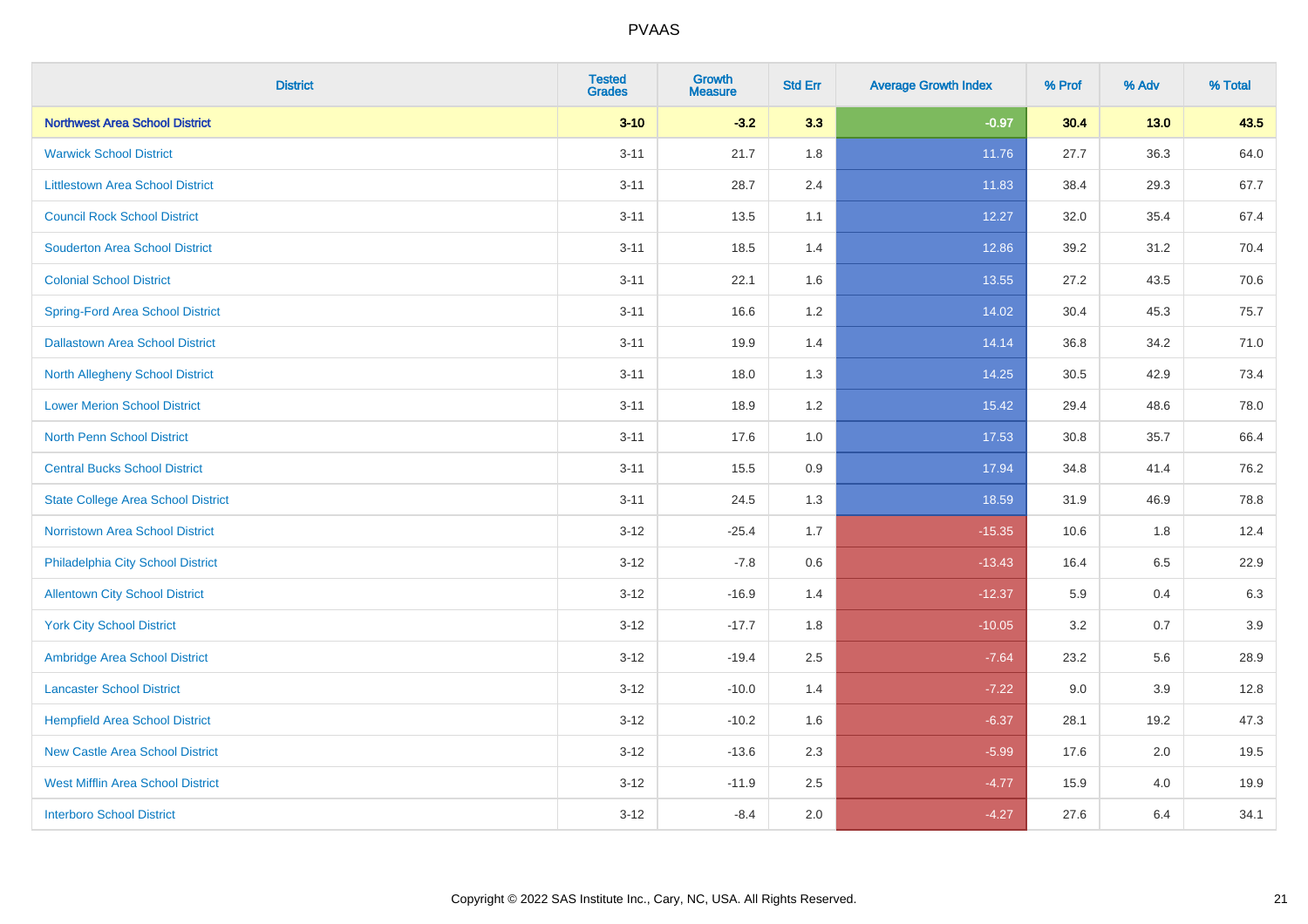| <b>District</b>                                        | <b>Tested</b><br><b>Grades</b> | <b>Growth</b><br><b>Measure</b> | <b>Std Err</b> | <b>Average Growth Index</b> | % Prof  | % Adv   | % Total |
|--------------------------------------------------------|--------------------------------|---------------------------------|----------------|-----------------------------|---------|---------|---------|
| <b>Northwest Area School District</b>                  | $3 - 10$                       | $-3.2$                          | 3.3            | $-0.97$                     | 30.4    | $13.0$  | 43.5    |
| <b>Panther Valley School District</b>                  | $3 - 12$                       | $-13.3$                         | 3.2            | $-4.10$                     | 31.5    | 4.1     | 35.6    |
| <b>Scranton School District</b>                        | $3-12$                         | $-10.1$                         | 2.5            | $-4.04$                     | 20.0    | 7.7     | 27.7    |
| <b>Tussey Mountain School District</b>                 | $3 - 12$                       | $-13.0$                         | 3.3            | $-3.93$                     | 11.1    | 3.2     | 14.3    |
| <b>Grove City Area School District</b>                 | $3-12$                         | $-8.8$                          | 2.3            | $-3.89$                     | 25.6    | 16.4    | 42.0    |
| <b>Old Forge School District</b>                       | $3-12$                         | $-11.3$                         | 3.1            | $-3.62$                     | 28.6    | 13.2    | 41.8    |
| <b>West York Area School District</b>                  | $3 - 12$                       | $-9.8$                          | 2.7            | $-3.57$                     | 21.9    | 10.9    | 32.8    |
| <b>Montoursville Area School District</b>              | $3 - 12$                       | $-8.4$                          | 2.6            | $-3.17$                     | 38.8    | 18.2    | 57.0    |
| <b>Erie City School District</b>                       | $3-12$                         | $-4.5$                          | 1.4            | $-3.09$                     | 13.4    | 6.7     | 20.1    |
| <b>Quakertown Community School District</b>            | $3-12$                         | $-4.3$                          | 1.5            | $-2.79$                     | 33.8    | 20.1    | 53.8    |
| <b>Clarion-Limestone Area School District</b>          | $3-12$                         | $-10.0$                         | 3.6            | $-2.76$                     | 28.3    | 20.0    | 48.3    |
| Selinsgrove Area School District                       | $3 - 12$                       | $-5.7$                          | 2.1            | $-2.74$                     | 25.4    | 13.9    | 39.2    |
| <b>Turkeyfoot Valley Area School District</b>          | $3-12$                         | $-15.4$                         | 5.8            | $-2.66$                     | $3.8\,$ | $3.8\,$ | 7.6     |
| <b>Union City Area School District</b>                 | $3 - 12$                       | $-8.7$                          | 3.3            | $-2.59$                     | 29.7    | 10.9    | 40.6    |
| <b>Greater Nanticoke Area School District</b>          | $3 - 12$                       | $-6.8$                          | 2.6            | $-2.58$                     | 15.2    | 8.9     | 24.1    |
| Catasauqua Area School District                        | $3 - 12$                       | $-7.3$                          | 2.8            | $-2.58$                     | 27.1    | 11.2    | 38.3    |
| Pocono Mountain School District                        | $3-12$                         | $-4.3$                          | 1.8            | $-2.43$                     | 35.5    | 17.1    | 52.6    |
| <b>Pottsville Area School District</b>                 | $3-12$                         | $-4.9$                          | 2.1            | $-2.36$                     | 21.8    | 7.9     | 29.6    |
| <b>Bristol Borough School District</b>                 | $3 - 12$                       | $-5.9$                          | 2.9            | $-2.00$                     | 27.8    | 3.3     | 31.1    |
| Lincoln Leadership Academy Charter School              | $3 - 12$                       | $-7.4$                          | 3.7            | $-1.99$                     | 6.4     | 2.1     | 8.5     |
| <b>Chester Charter Scholars Academy Charter School</b> | $3 - 12$                       | $-6.2$                          | 3.3            | $-1.88$                     | 2.2     | 0.0     | 2.2     |
| <b>Twin Valley School District</b>                     | $3 - 12$                       | $-3.2$                          | 1.9            | $-1.68$                     | 38.8    | 19.8    | 58.6    |
| <b>Woodland Hills School District</b>                  | $3-12$                         | $-4.2$                          | 2.5            | $-1.66$                     | 10.1    | 1.4     | 11.5    |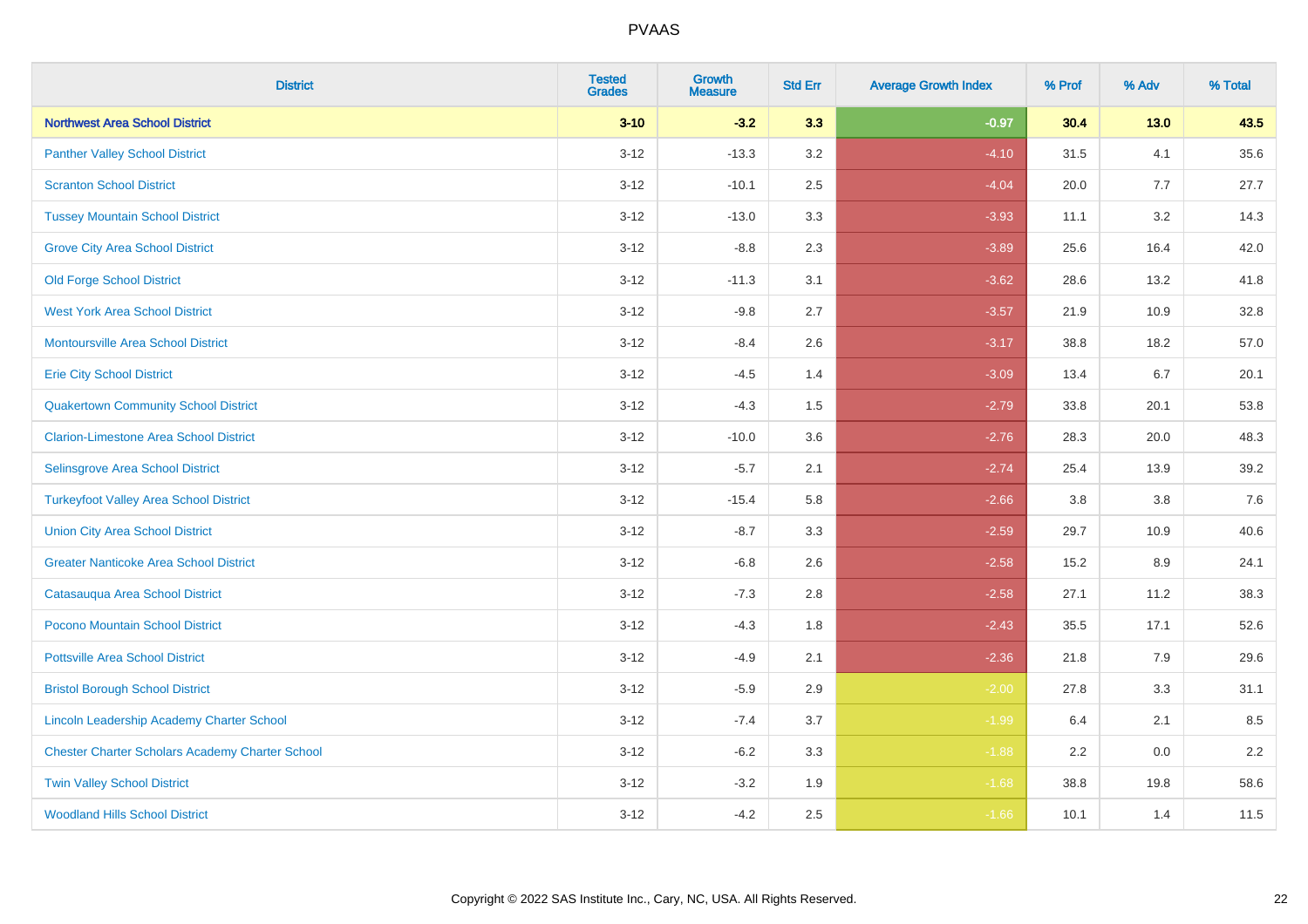| <b>District</b>                                 | <b>Tested</b><br><b>Grades</b> | <b>Growth</b><br><b>Measure</b> | <b>Std Err</b> | <b>Average Growth Index</b> | % Prof | % Adv  | % Total |
|-------------------------------------------------|--------------------------------|---------------------------------|----------------|-----------------------------|--------|--------|---------|
| <b>Northwest Area School District</b>           | $3 - 10$                       | $-3.2$                          | 3.3            | $-0.97$                     | 30.4   | $13.0$ | 43.5    |
| <b>Conemaugh Valley School District</b>         | $3 - 12$                       | $-6.3$                          | 4.1            | $-1.54$                     | 23.7   | 5.1    | 28.8    |
| <b>Keystone Education Center Charter School</b> | $3 - 12$                       | $-6.5$                          | 5.1            | $-1.28$                     | 0.0    | 0.0    | 0.0     |
| <b>Millville Area School District</b>           | $3 - 12$                       | $-5.6$                          | 4.4            | $-1.26$                     | 31.4   | 11.4   | 42.9    |
| <b>Cameron County School District</b>           | $3-12$                         | $-5.0$                          | 4.4            | $-1.12$                     | 34.9   | 4.8    | 39.7    |
| <b>Wyomissing Area School District</b>          | $3 - 12$                       | $-2.4$                          | 2.6            | $-0.92$                     | 25.6   | 28.1   | 53.7    |
| <b>Conneaut School District</b>                 | $3 - 12$                       | $-2.3$                          | 2.6            | $-0.91$                     | 27.4   | 9.7    | 37.1    |
| <b>Bradford Area School District</b>            | $3 - 12$                       | $-1.8$                          | 2.3            | $-0.79$                     | 31.2   | 16.7   | 47.9    |
| <b>Roberto Clemente Charter School</b>          | $3 - 12$                       | $-3.3$                          | 4.1            | $-0.79$                     | 22.7   | 4.6    | 27.3    |
| <b>Bangor Area School District</b>              | $3 - 12$                       | $-1.2$                          | 2.0            | $-0.60$                     | 25.8   | 12.7   | 38.5    |
| <b>Penns Manor Area School District</b>         | $3 - 12$                       | $-1.9$                          | 3.5            | $-0.55$                     | 24.2   | 3.8    | 28.0    |
| <b>Forest City Regional School District</b>     | $3 - 12$                       | $-1.2$                          | 3.6            | $-0.33$                     | 26.5   | 8.2    | 34.7    |
| <b>Columbia Borough School District</b>         | $3 - 12$                       | $-1.1$                          | 3.6            | $-0.31$                     | 17.2   | 1.7    | 19.0    |
| <b>Cranberry Area School District</b>           | $3 - 12$                       | $-0.9$                          | 3.1            | $-0.29$                     | 25.5   | 9.7    | 35.2    |
| Altoona Area School District                    | $3 - 12$                       | 0.1                             | 1.5            | 0.07                        | 29.0   | 13.8   | 42.8    |
| <b>Central Columbia School District</b>         | $3 - 12$                       | 0.3                             | 2.3            | 0.12                        | 25.4   | 37.6   | 63.0    |
| <b>Tulpehocken Area School District</b>         | $3 - 12$                       | 1.0                             | 4.9            | 0.20                        | 11.5   | 23.1   | 34.6    |
| <b>Ridley School District</b>                   | $3 - 12$                       | 0.3                             | 1.6            | 0.21                        | 32.0   | 10.7   | 42.6    |
| <b>Wilson School District</b>                   | $3 - 12$                       | $0.5\,$                         | 1.5            | 0.32                        | 30.4   | 25.5   | 55.9    |
| <b>Avella Area School District</b>              | $3-12$                         | 1.6                             | 4.7            | 0.34                        | 34.8   | 7.2    | 42.0    |
| <b>Annville-Cleona School District</b>          | $3 - 12$                       | 1.1                             | 2.4            | 0.45                        | 34.8   | 13.6   | 48.5    |
| Daniel Boone Area School District               | $3 - 12$                       | $0.9\,$                         | 1.9            | 0.46                        | 28.9   | 22.0   | 51.0    |
| <b>Union School District</b>                    | $3-12$                         | 2.5                             | 3.7            | 0.69                        | 17.9   | 10.4   | 28.4    |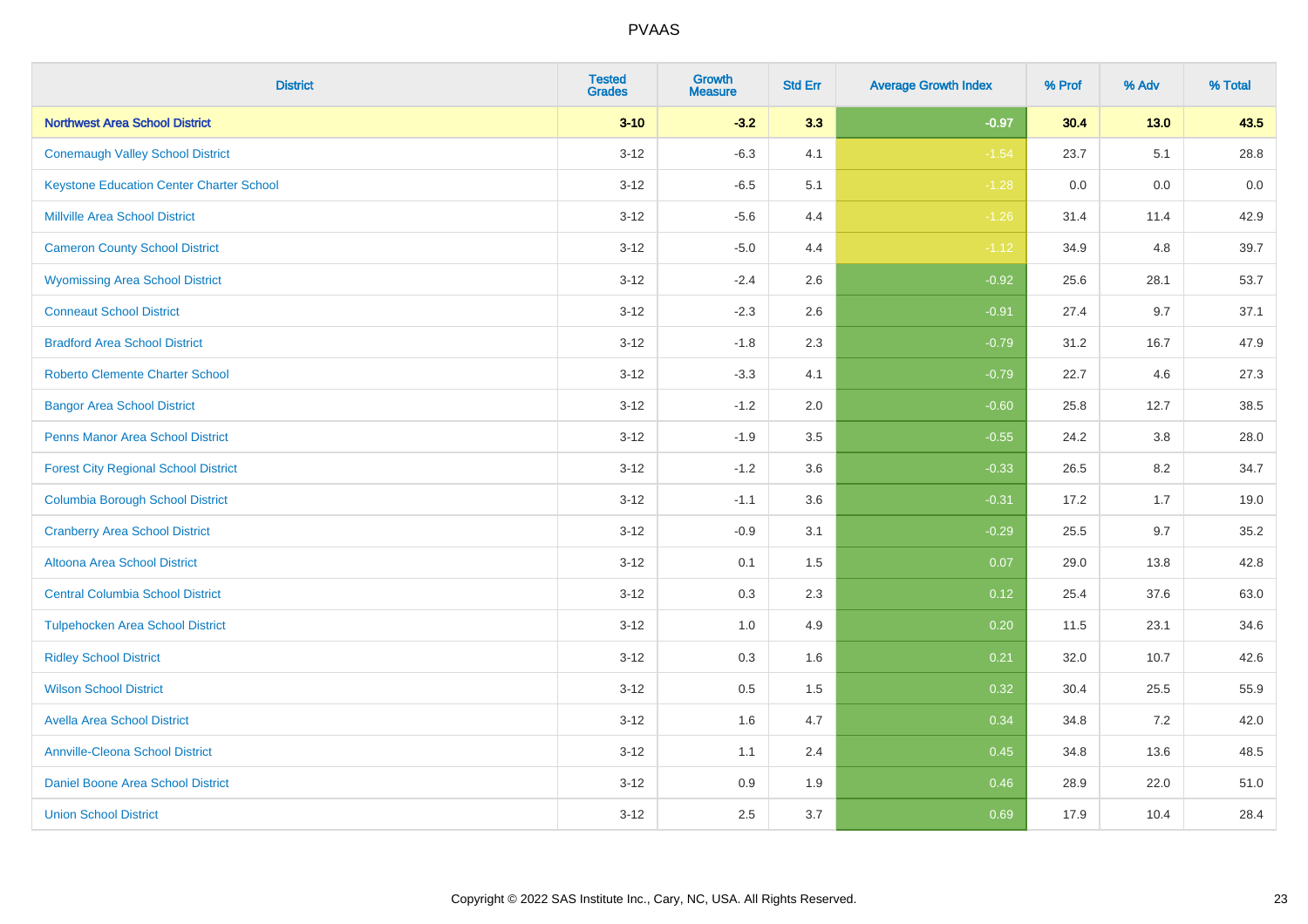| <b>District</b>                                 | <b>Tested</b><br><b>Grades</b> | <b>Growth</b><br><b>Measure</b> | <b>Std Err</b> | <b>Average Growth Index</b> | % Prof | % Adv   | % Total |
|-------------------------------------------------|--------------------------------|---------------------------------|----------------|-----------------------------|--------|---------|---------|
| <b>Northwest Area School District</b>           | $3 - 10$                       | $-3.2$                          | 3.3            | $-0.97$                     | 30.4   | 13.0    | 43.5    |
| <b>North Clarion County School District</b>     | $3 - 12$                       | 3.4                             | 4.1            | 0.83                        | 45.0   | 18.8    | 63.8    |
| <b>Pottstown School District</b>                | $3 - 12$                       | 2.0                             | 2.2            | 0.88                        | 19.4   | $6.2\,$ | 25.6    |
| <b>Eastern Lancaster County School District</b> | $3-12$                         | 2.9                             | 3.2            | 0.91                        | 35.2   | 36.4    | 71.6    |
| <b>Brownsville Area School District</b>         | $3 - 12$                       | 3.9                             | 3.8            | 1.04                        | 22.0   | 8.5     | 30.5    |
| People For People Charter School                | $3 - 12$                       | 6.4                             | 5.6            | 1.15                        | 2.4    | 0.0     | 2.4     |
| <b>Newport School District</b>                  | $3-12$                         | $3.8\,$                         | 3.3            | 1.17                        | 38.8   | 10.4    | 49.2    |
| <b>Upper Dublin School District</b>             | $3 - 12$                       | 2.1                             | 1.8            | 1.19                        | 34.7   | 30.0    | 64.7    |
| <b>Purchase Line School District</b>            | $3 - 12$                       | 4.3                             | 3.3            | 1.30                        | 32.3   | 9.0     | 41.4    |
| <b>Chestnut Ridge School District</b>           | $3 - 12$                       | 4.0                             | 2.9            | 1.38                        | 33.2   | 11.0    | 44.2    |
| <b>Conemaugh Township Area School District</b>  | $3 - 12$                       | 4.8                             | 3.5            | 1.39                        | 30.9   | 27.8    | 58.8    |
| Susquehanna Township School District            | $3 - 12$                       | 3.9                             | 2.7            | 1.45                        | 19.0   | 13.1    | 32.0    |
| <b>Northern Potter School District</b>          | $3 - 12$                       | 6.8                             | 4.6            | 1.48                        | 30.6   | 11.1    | 41.7    |
| <b>South Western School District</b>            | $3-12$                         | 2.5                             | 1.7            | 1.48                        | 36.2   | 19.7    | 55.9    |
| <b>Smethport Area School District</b>           | $3 - 12$                       | 5.8                             | 3.8            | 1.52                        | 24.6   | 20.0    | 44.6    |
| <b>Waynesboro Area School District</b>          | $3-12$                         | 3.0                             | 1.8            | 1.67                        | 26.0   | 23.5    | 49.5    |
| <b>West Shore School District</b>               | $3-12$                         | 2.2                             | 1.3            | 1.68                        | 31.8   | 15.2    | 47.1    |
| <b>Wyalusing Area School District</b>           | $3 - 12$                       | 5.7                             | 3.2            | 1.78                        | 38.6   | 12.9    | 51.4    |
| <b>Oswayo Valley School District</b>            | $3 - 12$                       | 9.9                             | 5.1            | 1.93                        | 26.5   | 44.1    | 70.6    |
| Pennsylvania Distance Learning Charter School   | $3-12$                         | 6.8                             | 3.4            | 1.99                        | 19.8   | $6.2\,$ | 25.9    |
| <b>Mckeesport Area School District</b>          | $3-12$                         | 4.6                             | 2.2            | 2.14                        | 21.1   | 4.4     | 25.5    |
| Northern Lehigh School District                 | $3 - 12$                       | 6.1                             | 2.5            | 2.42                        | 21.4   | 18.0    | 39.3    |
| Northern Tioga School District                  | $3-12$                         | 6.8                             | 2.6            | 2.64                        | 25.0   | 16.9    | 41.9    |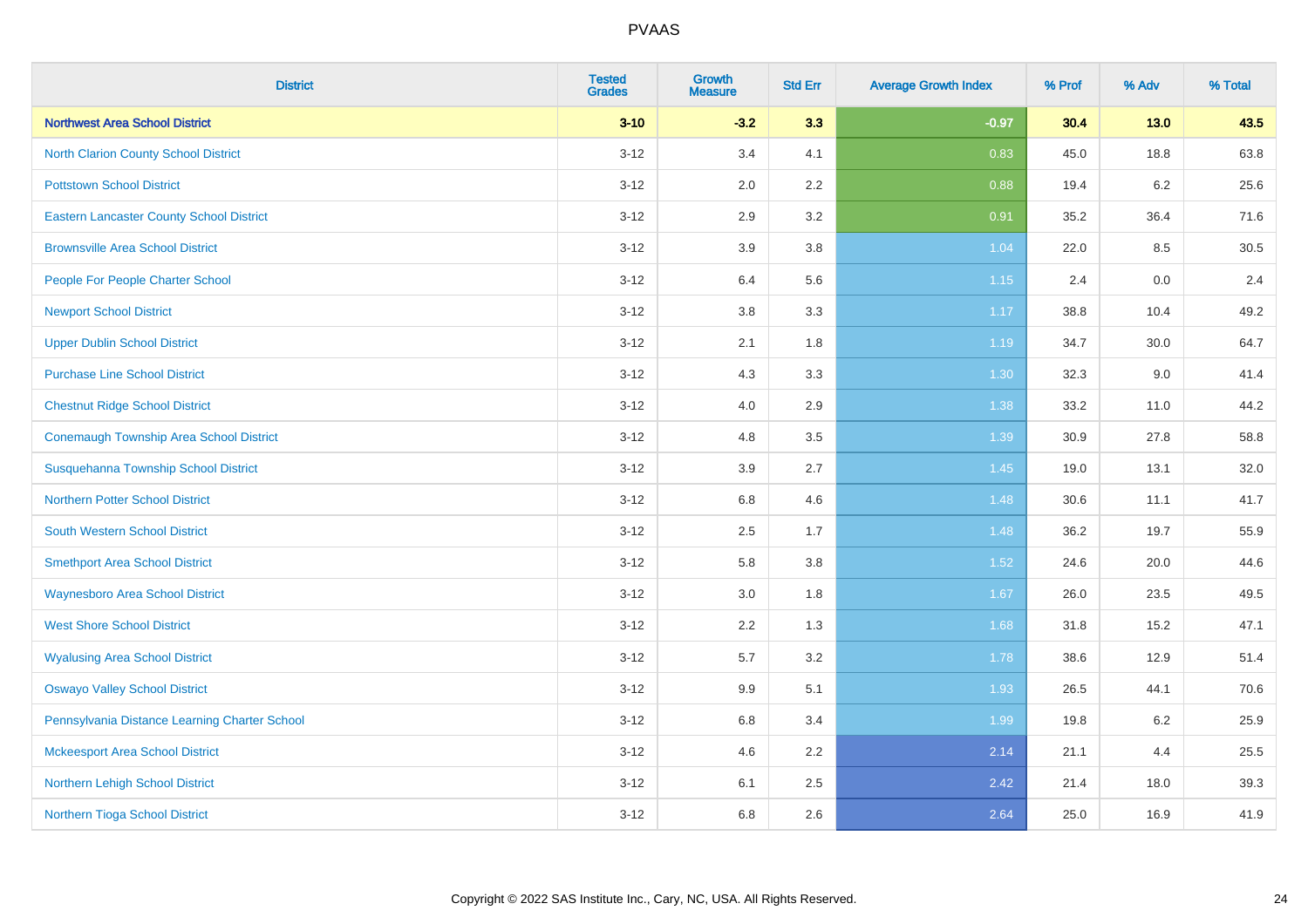| <b>District</b>                           | <b>Tested</b><br><b>Grades</b> | Growth<br><b>Measure</b> | <b>Std Err</b> | <b>Average Growth Index</b> | % Prof | % Adv   | % Total |
|-------------------------------------------|--------------------------------|--------------------------|----------------|-----------------------------|--------|---------|---------|
| <b>Northwest Area School District</b>     | $3 - 10$                       | $-3.2$                   | 3.3            | $-0.97$                     | 30.4   | $13.0$  | 43.5    |
| <b>Tamaqua Area School District</b>       | $3-12$                         | 6.5                      | 2.4            | 2.72                        | 34.3   | 17.5    | 51.8    |
| <b>Donegal School District</b>            | $3 - 12$                       | 5.9                      | 2.2            | 2.72                        | 34.1   | 23.1    | 57.2    |
| <b>Apollo-Ridge School District</b>       | $3 - 12$                       | 9.5                      | 3.0            | 3.23                        | 34.0   | 9.4     | 43.4    |
| <b>Kutztown Area School District</b>      | $3 - 12$                       | 9.3                      | 2.8            | 3.34                        | 38.5   | 14.6    | 53.2    |
| <b>William Penn School District</b>       | $3 - 12$                       | 7.0                      | 1.9            | 3.61                        | 14.0   | $7.2\,$ | 21.3    |
| <b>Dover Area School District</b>         | $3 - 12$                       | 7.1                      | 1.9            | 3.78                        | 33.0   | 18.7    | 51.7    |
| <b>Juniata County School District</b>     | $3 - 12$                       | 7.7                      | 2.0            | 3.81                        | 22.9   | 18.9    | 41.8    |
| <b>Radnor Township School District</b>    | $3-12$                         | 7.5                      | 1.9            | 4.03                        | 33.0   | 38.3    | 71.3    |
| <b>Elizabethtown Area School District</b> | $3 - 12$                       | 7.1                      | 1.7            | 4.19                        | 36.4   | 27.6    | 64.0    |
| <b>West Allegheny School District</b>     | $3-12$                         | 8.6                      | 2.0            | 4.34                        | 37.3   | 27.2    | 64.5    |
| <b>Conewago Valley School District</b>    | $3-12$                         | 7.6                      | 1.7            | 4.46                        | 41.3   | 19.4    | 60.6    |
| <b>Easton Area School District</b>        | $3 - 12$                       | 6.3                      | 1.3            | 4.91                        | 24.1   | 13.0    | 37.1    |
| Pen Argyl Area School District            | $3 - 12$                       | 12.8                     | 2.5            | 5.10                        | 28.5   | 23.8    | 52.3    |
| Penns Valley Area School District         | $3 - 12$                       | 14.1                     | 2.6            | 5.33                        | 29.6   | 23.3    | 52.9    |
| <b>Hermitage School District</b>          | $3 - 12$                       | 14.0                     | 2.5            | 5.59                        | 34.0   | 27.0    | 61.0    |
| Lampeter-Strasburg School District        | $3 - 12$                       | 11.0                     | 1.9            | 5.69                        | 35.4   | 32.3    | 67.7    |
| <b>Camp Hill School District</b>          | $3 - 12$                       | 20.7                     | 2.9            | 7.00                        | 32.3   | 41.4    | 73.7    |
| <b>Manheim Township School District</b>   | $3-12$                         | 10.9                     | 1.5            | 7.51                        | 30.9   | 31.0    | 61.9    |
| <b>Upper Darby School District</b>        | $3 - 12$                       | 11.2                     | 1.4            | 8.28                        | 23.8   | 11.8    | 35.6    |
| <b>Central York School District</b>       | $3-12$                         | 12.9                     | 1.5            | 8.64                        | 31.4   | 24.1    | 55.5    |
| <b>Loyalsock Township School District</b> | $3 - 12$                       | 26.7                     | 2.7            | 9.92                        | 36.8   | 35.1    | 71.9    |
| <b>Tyrone Area School District</b>        | $3 - 12$                       | 29.2                     | 2.3            | 12.86                       | 36.6   | 29.1    | 65.7    |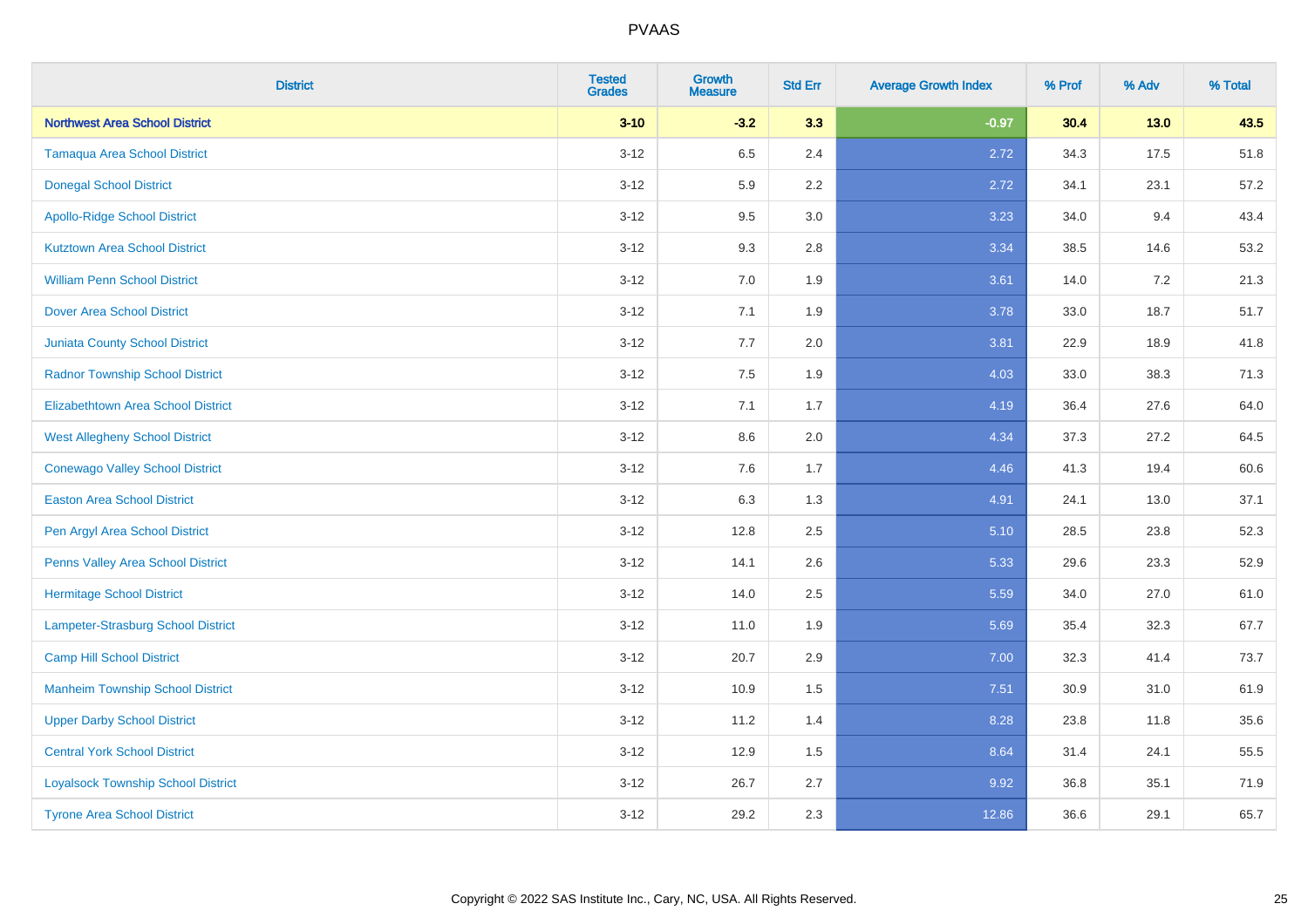| <b>District</b>                                                       | <b>Tested</b><br><b>Grades</b> | <b>Growth</b><br><b>Measure</b> | <b>Std Err</b> | <b>Average Growth Index</b> | % Prof | % Adv | % Total |
|-----------------------------------------------------------------------|--------------------------------|---------------------------------|----------------|-----------------------------|--------|-------|---------|
| <b>Northwest Area School District</b>                                 | $3 - 10$                       | $-3.2$                          | 3.3            | $-0.97$                     | 30.4   | 13.0  | 43.5    |
| <b>Cumberland Valley School District</b>                              | $3 - 12$                       | 18.6                            | 1.2            | 15.79                       | 31.3   | 39.2  | 70.5    |
| <b>Environmental Charter School At Frick Park</b>                     | $3-9$                          | $-6.2$                          | 3.7            | $-1.67$                     | 25.9   | 3.4   | 29.3    |
| Esperanza Academy Charter School                                      | $4 - 11$                       | 2.1                             | 2.1            | 1.01                        | 14.2   | 3.6   | 17.8    |
| <b>Mastery Charter School - Pickett Campus</b>                        | $6 - 10$                       | 2.7                             | 4.2            | 0.65                        | 20.6   | 0.0   | 20.6    |
| <b>Innovative Arts Academy Charter School</b>                         | $6 - 11$                       | $-7.2$                          | 2.5            | $-2.83$                     | 2.0    | 0.0   | 2.0     |
| La Academia Partnership Charter School                                | $6 - 11$                       | $-15.5$                         | 5.7            | $-2.70$                     | 2.3    | 0.0   | 2.3     |
| Perseus House Charter School Of Excellence                            | $6 - 11$                       | $-6.4$                          | 2.6            | $-2.50$                     | 0.9    | 0.0   | 0.9     |
| Urban Pathways 6-12 Charter School                                    | $6 - 11$                       | $-4.1$                          | 5.7            | $-0.72$                     | 0.0    | 0.0   | $0.0\,$ |
| <b>Evergreen Community Charter School</b>                             | $6 - 11$                       | $-1.1$                          | 4.7            | $-0.23$                     | 34.6   | 26.9  | 61.5    |
| Boys Latin Of Philadelphia Charter School                             | $6 - 12$                       | $-8.0$                          | 2.7            | $-3.02$                     | 1.4    | 0.0   | 1.4     |
| Center For Student Learning Charter School At Pennsbury               | $6 - 12$                       | $-3.3$                          | 6.0            | $-0.55$                     | 23.1   | 0.0   | 23.1    |
| Dr Robert Ketterer Charter School Inc                                 | $6 - 12$                       | 7.1                             | 4.3            | 1.66                        | 7.3    | 1.7   | 9.0     |
| 21st Century Cyber Charter School                                     | $6 - 12$                       | 6.6                             | 2.1            | 3.16                        | 29.0   | 21.8  | 50.8    |
| <b>Mastery Charter School - Gratz Campus</b>                          | $7 - 10$                       | $-9.5$                          | 4.6            | $-2.09$                     | 0.0    | 3.4   | 3.4     |
| Mastery Charter School - Shoemaker Campus                             | $7 - 10$                       | $-2.3$                          | 2.8            | $-0.81$                     | 10.1   | 3.7   | 13.8    |
| <b>Lincoln Park Performing Arts Charter School</b>                    | $7 - 11$                       | $-14.9$                         | 2.7            | $-5.45$                     | 39.3   | 8.9   | 48.2    |
| <b>Achievement House Charter School</b>                               | $7 - 11$                       | $-8.2$                          | 3.6            | $-2.28$                     | 16.7   | 2.8   | 19.4    |
| <b>Mastery Charter High School-Lenfest Campus</b>                     | $7 - 11$                       | $-1.8$                          | 5.8            | $-0.30$                     | 26.3   | 0.0   | 26.3    |
| <b>West Side CTC</b>                                                  | $9 - 10$                       | $-32.0$                         | 3.9            | $-8.16$                     | 5.9    | 0.0   | 5.9     |
| Lehigh Valley Charter High School For The Arts                        | $9 - 10$                       | $-11.8$                         | 2.5            | $-4.76$                     | 28.9   | 5.7   | 34.6    |
| <b>Columbia-Montour AVTS</b>                                          | $9 - 10$                       | $-7.1$                          | 2.8            | $-2.52$                     | 19.5   | 3.2   | 22.7    |
| Preparatory Charter School Of Mathematics, Science, Tech, And Careers | $9 - 10$                       | $-5.1$                          | 2.5            | $-2.03$                     | 6.3    | 1.4   | 7.7     |